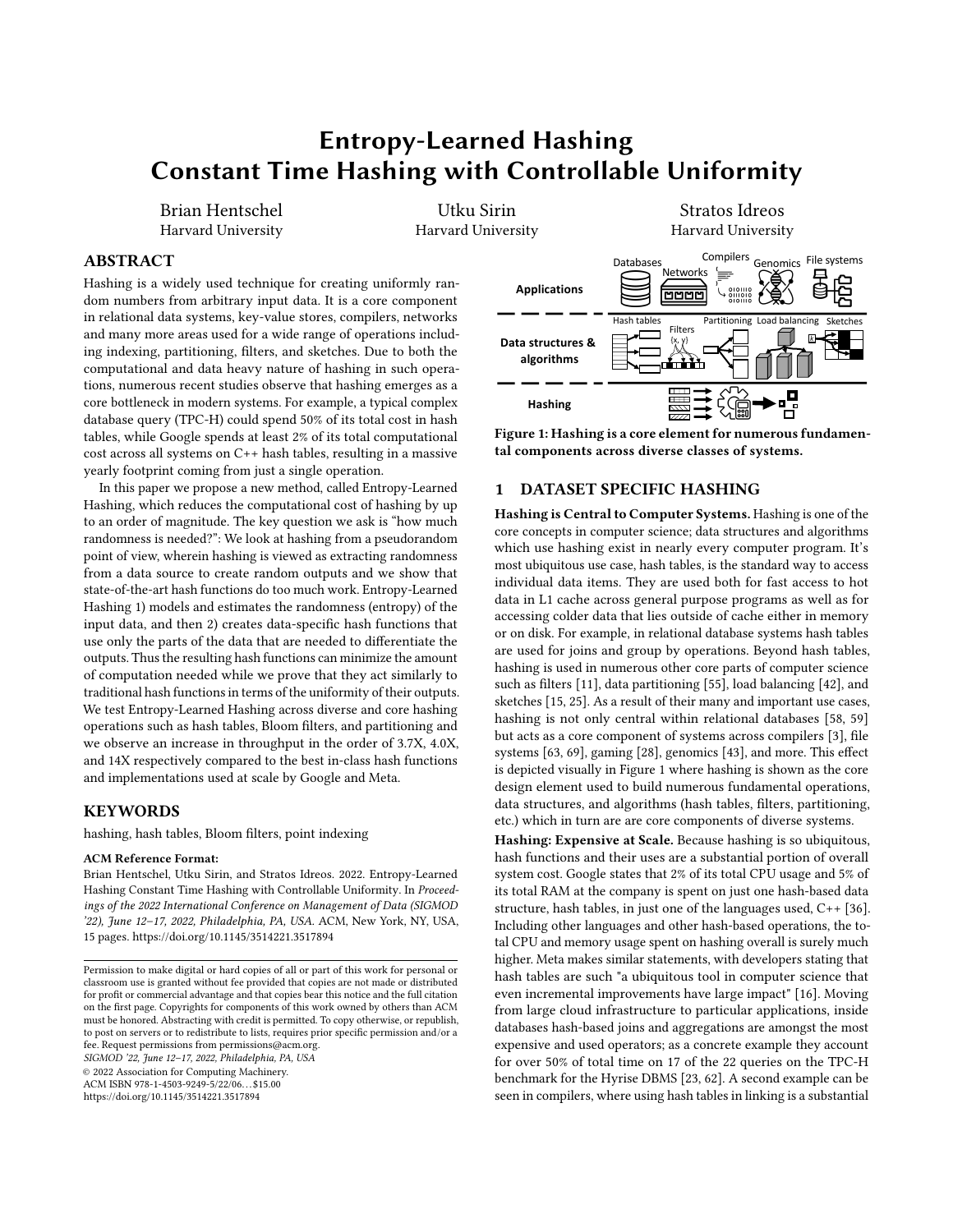part of program compilation costs in Visual Studio [\[3\]](#page-13-5). Moving beyond hash tables, filters are a key computational bottleneck in LSM trees [\[21,](#page-13-11) [71\]](#page-14-6), while similarly sketches act as a key computational bottleneck in network switches [\[40\]](#page-13-12)

These observations across diverse industries, systems and data structures spell out an important fact: despite numerous algorithmic and engineering advances, hashing use cases are still expensive because of the frequency and scale at which they are used.

Randomness vs. Performance. To start drilling in at both the source of the problem and our solution we will next discuss the core mechanisms and trade-offs in hashing. A core component of all hash-based data structures and algorithms is the hash function itself, with hash functions having two primary goals. The first is to create uniformly random outputs for any number of input items. That is, the output should be jointly uniform as well as marginally uniform. The second is computational efficiency. While ideally both goals would be optimally achievable, these two goals are practically at odds with each other. Thus a central question for all hash-based operations is how much randomness is needed from the hash function for the operation at hand.

Guarantees Without Assumptions on the Data. To get performance guarantees on hash data structure performance without assumptions on the data, all randomness needs to come from the hash function. The main way to define this property is by bounding the likelihood of collision for arbitrary input items. In universal hashing [\[17\]](#page-13-13), one guarantees that for any two items  $G - \epsilon$  and family of functions :  $\overrightarrow{60} \cdot 1g^2$  |  $\overrightarrow{60} \cdot 1g^3$ , the probability when choosing a random from of  ${}^{1}G^{\circ} = {}^{1}{}^{\circ}$  is  $\frac{1}{\leq}$ . However, this is not enough randomness for many data structures [\[48,](#page-13-14) [50\]](#page-13-15), and so an expanded idea of hash randomness is k-independence, which is that for any set of : inputs  $G_1 \cdot \cdots \cdot G_r$ , and : outputs  $\sim_1 \cdot \cdots \cdot \sim_f$ , the probability of  $\sqrt[8]{\setminus_{8}^{\phantom{1}} \setminus_{\substack{6}}^{\phantom{1}} \setminus_{\substack{6}}^{\phantom{1}}}} = -\frac{1}{8}$  e =  $\ltimes$  [\[68\]](#page-14-7). Given this model, it becomes possible to provide guarantees about data structures and algorithms, with larger amounts of independence being more computationally expensive but providing better performance guarantees [\[48,](#page-13-14) [50,](#page-13-15) [68\]](#page-14-7).

Hashing in Practice. In practice, systems designers avoid expensive k-independent hash functions and instead opt for hash functions which lack formal robustness guarantees but are faster to compute [\[7\]](#page-13-16). For instance, RocksDB uses xxHash [\[19\]](#page-13-17), Google heavily uses CityHash, Wyhash, and FarmHash [\[53,](#page-13-18) [54,](#page-13-19) [66\]](#page-14-8), and C++ compilers such as g++ often choose MurmurHash [\[1,](#page-13-20) [6\]](#page-13-21). This is because the computational performance of hashing is too important: systems designers are willing to give up concrete performance guarantees in exchange for faster hashing.

Another reason systems designers choose hash functions without formal guarantees is that empirically, their outputs appear as random as if they were from perfectly random hash functions [\[49,](#page-13-22) [56,](#page-14-9) [57\]](#page-14-10). One explanation for this phenomena is pseudorandomness. The main idea is the following: most hash functions perform well on most input data, and it takes careful manipulation of the input data to craft scenarios where commonly used hash functions fail. In other words, if we give up guaranteed performance on all datasets and instead assume data itself is random enough, then hash functions with weaker guarantees in terms of independence can be shown to perform in expectation nearly identically to those that are fully random [\[18,](#page-13-23) [41\]](#page-13-24).

Problem Definition. Having given the core concepts in state-ofthe-art hashing, we can now restate the problem more concretely. Modern systems across diverse areas and industries utilize fast hash functions but without any guarantees. However, these fast hash functions are still not fast enough: they are still slow in that they occupy a large portion of total cost in all those systems. In this paper, we ask the following question:

#### "Is it possible to improve on the speed of the best modern hash functions such that this brings significant end-to-end impact across diverse widely used hash-based operations, while at the same time maintaining and controlling their uniformity properties"?

The Solution: A Dataset-specific view of Hashing. Our core intuition is to utilize the inherent randomness in the data in a controlled way. That is, if we know how random the input data is, we can use this observed randomness to create faster hash functions by doing just enough computation and data movement to create a sufficiently random output. Our key insight is that hash functions in state-of-the-art solutions are "fixed" in that they always do the same work regardless of the input. As such they end up doing more work than needed if data sources are already random enough. Our goal is to utilize such "surplus randomness" in the data to minimize cost by adapting the hash function to the data.

Our resulting solution, Entropy-Learned Hashing, designs the hash function for a data source in two steps. In the first step, it uses samples of past data items and queries to estimate the amount of randomness in input keys at sets of byte locations. The second step then uses this learned randomness to choose subsets of bytes from input keys to hash. These subsets are chosen to have just enough randomness for the task at hand, creating faster hash functions while preserving the (approximate) uniformity of the hash function's output. For instance, for a dataset with input keys of length 120 bytes, if some consistent subset of bytes (such as bytes 3,7,9,12, and 15) is sufficiently random, Entropy-Learned Hashing computes a hash function using only these bytes and requires approximately only 1•24th the amount of computation.

Constant-Time Hashing. As a result of this view and its subsequent analysis, Entropy-Learned Hashing changes hashing from an operation whose runtime is linear in the size of input keys to one which is a constant-time operation with computational complexity independent of key size. Thus when compared to traditional hashing, it provides theoretical improvements which are unbounded as key sizes grow.

Contributions. The rest of the paper builds out the idea of Entropy-Learned Hashing, showing analytically and experimentally its improvements over traditional hashing. Specifically, we view our contributions as:

Entropy-Learned Hashing Formalization: We introduce a new way to design hash functions that uses the entropy inside the data source to reduce the computation required by hash functions. Optimization: We show how to choose which bytes to hash given a collection of past queries and data items to analyze. Generalization: We show how the entropy of partial-key hashes generalizes to data items outside the given sample of data. Concrete Trade-offs: We derive metric equations for three core

hash use cases of Entropy-Learned Hashing: hash tables, Bloom filters, and data partitioning. This allows users to trade-off speed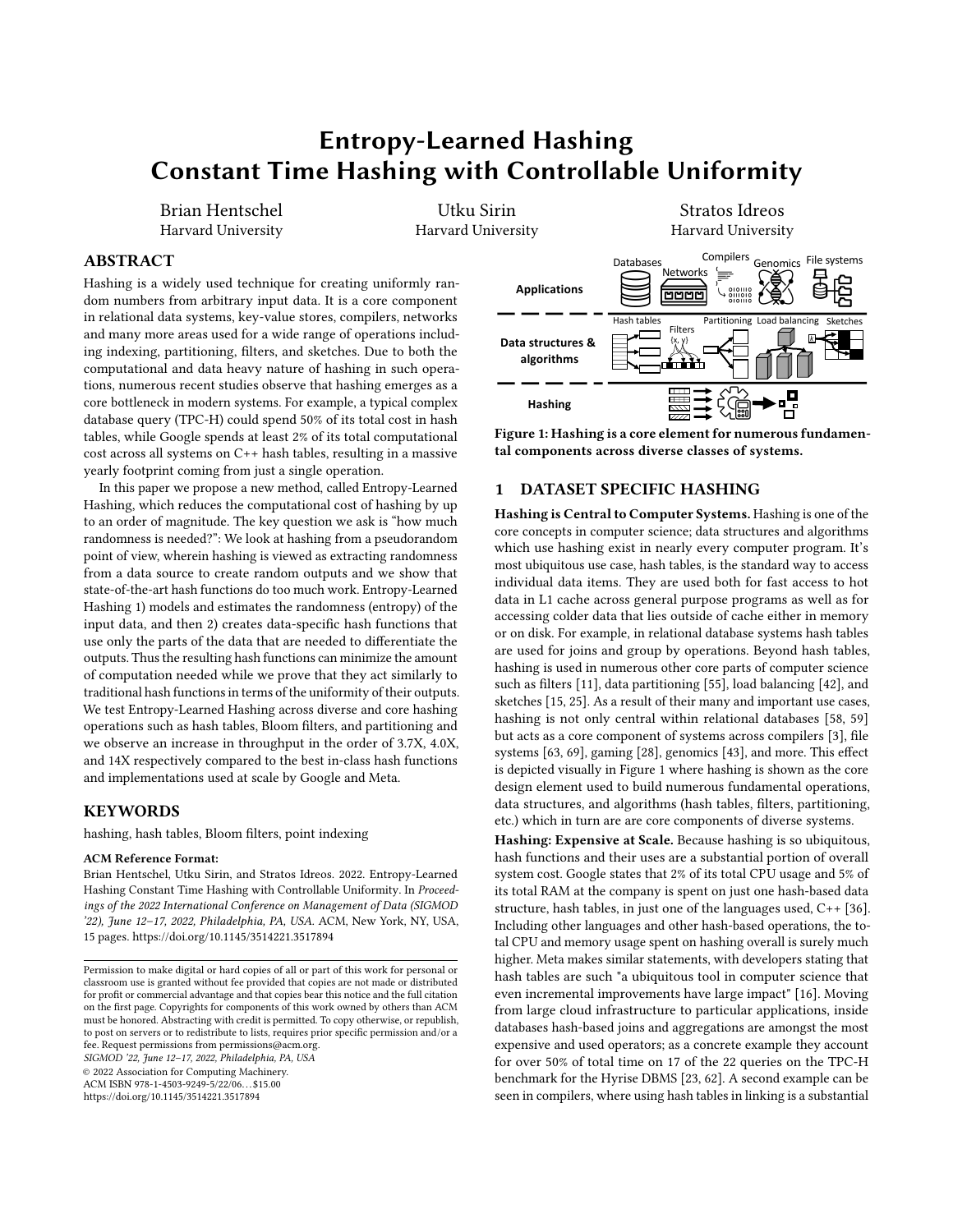Entropy-Learned Hashing<br>Constant Time Hashing with Controllable Uniformity

<span id="page-2-0"></span>

Figure 2: The core steps in Entropy-Learned Hashing.

in hash computation for small changes in other metrics of interest such as the number of comparisons, FPR, and partition variance. Experiments: Comparing against state-of-the-art designs and implementations (e.g., Google's and Meta's hash tables), we show that Entropy-Learned Hashing provides faster overall throughput than traditional hashing. While this improvement is unbounded with key size, for common medium-sized key types such as URLs, we show this improvement is up to 3.7 for hash tables, 4.0 for Bloom filters, and up to 14 for data partitioning.

The paper is curated to be self-contained with the most critical material and we also accompany it with an online appendix with detailed proofs and numerous additional experiments [\[29\]](#page-13-25).

#### 2 OVERVIEW & MODELING

We now move on with a detailed description of Entropy-Learned Hashing which will span the next three sections. In this section, we start with a more detailed overview as well as laying out the basics for notation and modeling which we use throughout the paper.

Overview. The goal of Entropy-Learned Hashing is to learn how much randomness is needed and to produce a hash function which does just enough work by controlling the input given to the hash function. To achieve this goal, Entropy-Learned Hashing looks for bytes which are highly random on input objects and passes just enough of these bytes to create a highly random output. Stated more formally, Entropy-Learned Hashing consists of creating a hash function  $\int_0^0$  which is the composition of 1) a partial-key function ! which maps a key  $G$  to any subkey of  $G$  (including potentially the full key  $G$ ), and  $2)$ , a traditional hash function. Our focus is on designing !, and can be any of the many well-engineered hash functions for full-keys.

In order to create the partial-key function !, Entropy-Learned Hashing uses three steps as shown in Figure [2.](#page-2-0) First, it analyzes the data source  $G$  and identifies which bytes are highly random, and how much entropy can be expected from a choice of ! (Section [3\)](#page-2-1). Second, it reasons about how ! affects data structure metrics (Section [4\)](#page-4-0). Finally, it uses runtime information, such as the size of the desired Bloom filter or hash table or the number of partitions in partitioning to choose which bytes to use in ! (Section [5\)](#page-7-0).

Notation. The notation for all variables used is given in Table [1.](#page-2-2) Capital letters refer to either random variables or sets whereas lower case variables refer to fixed quantities. The new notation is because keys entered into are no longer unique. The set of keys contained in a hash-based data structure is broken down into

SIGMOD '22, June 12–17, 2022, Philadelphia, PA, USA

<span id="page-2-2"></span>

| Notation   | Definition (filter, hash table, or load balancer)                      |
|------------|------------------------------------------------------------------------|
| $-\cdot G$ | key stored in the filter or hash table                                 |
|            | hash function for filter or hash table                                 |
|            | query key in filter or hash table                                      |
| $\,<\,$    | size of filter (in bits), table (in slots), or # bins                  |
| $=$        | number of keys in filter or table                                      |
|            | set of keys                                                            |
| (i)        | multi-set of partial keys. Equal to $\frac{1}{1!} \cdot l^{\circ}$     |
| $\vert$ !  | Set of all partial keys.                                               |
|            | maps each key $G_2$ it to $J^{1,1}G^{\circ}$ . $I_G$ is used as short- |
|            | hand for $I^1G^{\circ}$ throughout.                                    |
| Notation   | Definition (hash table only)                                           |
| U          | fill of hash table: $\bar{=}$                                          |
| $%^{0}$    | number of comparisons to find non-existing key                         |
| %          | average # of comparisons to retrieve a key in the dataset              |
|            |                                                                        |

Table 1: Notation used throughout the paper.

the multi-set  $\left(\frac{1}{2}l - \frac{1}{2}l \cdot l^{\circ}\right)$ . Here,  $\left|l\right|$  is the set of all partial-keys (outputs of  $!$  applied to keys in ), and  $!$  maps each key in  $\prime$  to the cardinality of its pre-image in . For instance, if  $\ell$  takes the first two characters of an input and  $= f \cdot \text{dog}$ , dot, cat, fang, then  $_{j}$  = f"do"•"ca"•"fa"g,  $I$ <sup>1</sup>"ca"<sup>o</sup> = 1, and  $I$ <sup>1</sup>"do"<sup>o</sup> = 2.

Hash Function Model. We assume that is ideally random, i.e. that for any distinct inputs  $G_1 \cdot {}^{n} \cdot {}^{n} \cdot G_2$ , output range  $\ast < \ast$ f1• " " " < g, and outputs  $0_1$  • " " "  $0_2$  2 » < %, we have

$$
P^{1} \quad {}^{1}G_{1}{}^{0} = \mathcal{O}_{1} \cdot {}^{""} \cdot {}^{1}G_{=}{}^{0} = \mathcal{O}_{=}{}^{0} = \bigoplus_{\beta=1}^{1} P^{1} \quad {}^{1}G_{\beta}{}^{0} = \mathcal{O}_{\beta}{}^{0} \quad = {}^{1} \frac{1}{\lt} {}^{0}=
$$

We do not use k-independent hashing; as noted before and as shown again in our experiments, hash functions tend to perform empirically like their perfectly random counterparts. Moreover, most proofs using k-independent hashing give big-O guarantees but drop constant factors [\[41,](#page-13-24) [48,](#page-13-14) [50\]](#page-13-15). These constant factors are of significant importance for high performance hash functions.

Source Model. Conditioned on ! we assume that the partial-keys  $l^1$ - $\circ$  are i.i.d. distributed because the main metrics for hash-based algorithms tend to be order-independent. For instance, whether keys are ordered  $G_1 \cdot {}^{""} G_2$  or in the reverse order  $G_2 \cdot {}^{""} G_1$ , the slots filled in a linear probing hash table or the length of the linked lists in a separate chaining hash table are identical. Similar statements hold for the false positive rate of Bloom filters and the partitions produced by partitioning. Thus, even if the original source has a temporal nature that might be better modelled by a Markovian assumption, the marginal distribution over time is more important.

### <span id="page-2-1"></span>3 CREATING PARTIAL-KEY FUNCTIONS

The first step is to create the partial-key function ! which needs knowledge about the data we expect. In the case of fixed datasets, such as read-only indexes like those used in the levels of LSM-based key-value stores [\[47\]](#page-13-26), this is the actual dataset. With updates, we need a sample of past data and queries.

Metric for Partial-Key Hash Functions. Partial-key functions have two metrics. The first is the number of bytes in their output, with fewer being better so that subsequent hash computation is faster. The second is the Rényi Entropy of order 2 of their output, also known as the collision entropy. For a given discrete random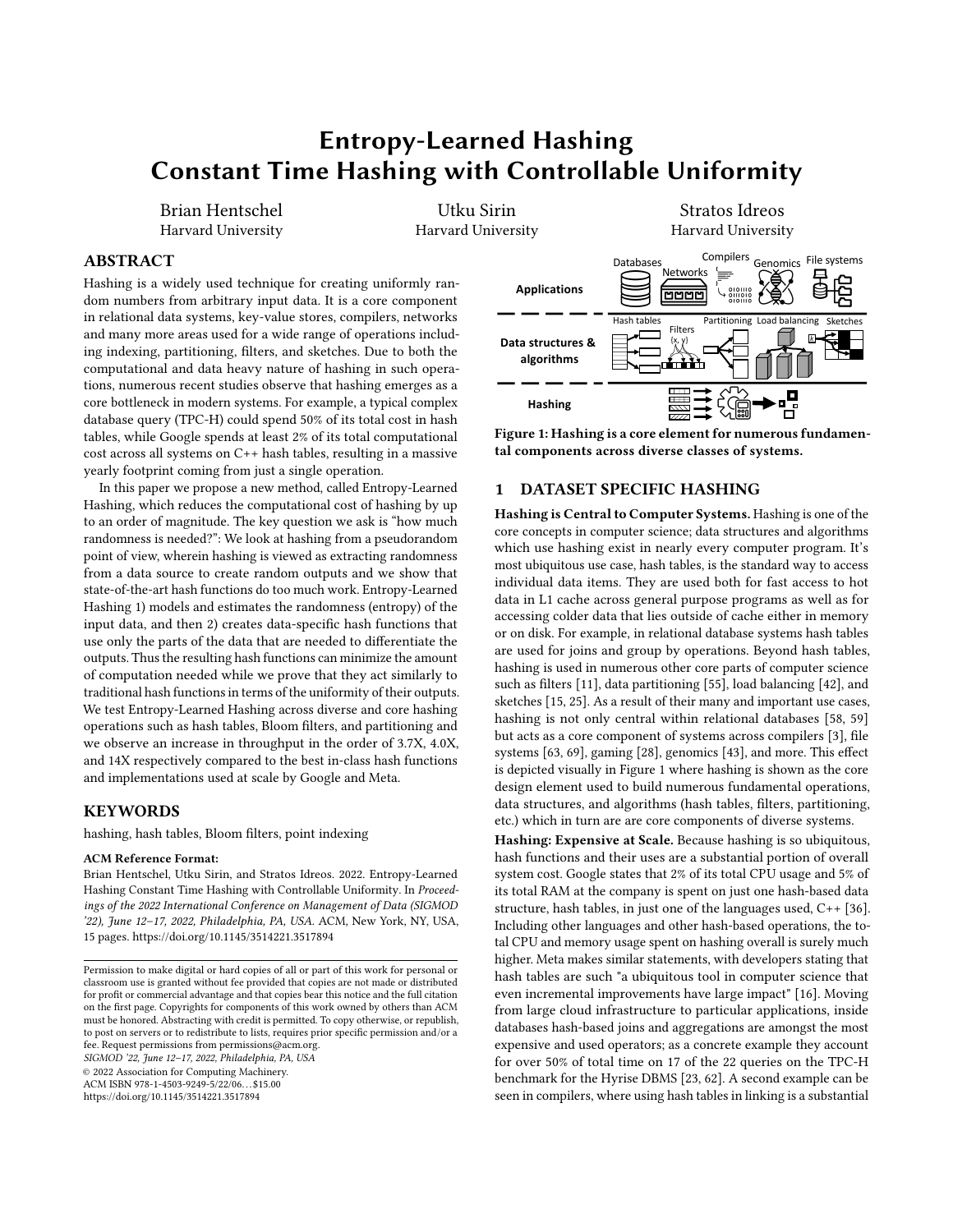variable -, its Rényi Entropy of order 2 is  $2^{1-\degree} = \log \frac{1}{\frac{1}{\cancel{S}}}} \frac{72}{\cancel{S}}$ where  $\frac{2}{\theta}$  is the probability that - takes on the  $\theta$ th symbol in an alphabet  $A = fB_1 \cdot \frac{m \cdot m}{B} = 0$ . It draws its name from the fact that if  $-i-i$  are drawn i.i.d. from the same distribution as  $-i$ , then  $2^{1-\circ}$  =  $\log_2 P^1 -_1 = -2^{\circ}$ . We use collision probability to refer to  $P^1 - P^0 = P^1 - P^0 = -2^{\circ}$  and mean Rényi Entropy of order 2 whenever we use the term entropy. For Entropy-Learned Hashing, Rényi Entropy tells us how likely collisions are to occur. The following lemma will be useful in our analysis:

<span id="page-3-2"></span>LEMMA 1. Given  $=$  i.i.d. samples from a distribution  $-$ , the number of observed collisions over the number of 2-combinations is an unbiased estimator of the collision probability for  $-$ . That is, if  $=$ <sub>8</sub> is the number of times a symbol  $B_8$  appears in the sample, then we have

$$
E \sum_{\beta} \frac{-\frac{2}{\beta}}{2} \psi = \frac{-2}{2} P^{1} - \frac{3}{2}
$$

where  $G^2 = G^1G$  1<sup>°</sup> is the 2nd falling power. Equivalently,

$$
E \sum_{\theta}^{\bullet} \frac{z^2}{2} \psi = \frac{z^2}{2} 2^{-2^{1-\theta}}
$$

Proof. There are  $\frac{1}{2}$  possible 2-combinations in = samples, each of which can produce a collision. The probability of collision is 2 <sup>2<sup>1-</sup></sub> and so the expected number of collisions is  $\frac{1}{2}$  P<sup>1</sup>-<sup>o</sup>. □</sup>

Optimization: Selecting the Bytes to Hash. The goal is to optimize our two metrics on our optimization set, which is either the fixed dataset or a training set of a sample of prior data items. Since our two metrics are at odds, the goal is to find an optimal Pareto frontier establishing for each : =  $1.2.3$  \*\*\*\*, what set of : bytes from our full-key input produces the most entropy.

Insight into this problem, as well as potential solutions, can be found by analyzing the similar problem for maximizing Shannon entropy (equivalently, Rényi entropy of order 1). In particular, for Shannon entropy selecting the best subset of size : of random variables from amongst = random variables is known to be NPhard [\[33\]](#page-13-27), suggesting that an optimal solution for Rényi entropy is likely computationally difficult. However, the greedy algorithm, described in detail below, is known to provide a 1  $\frac{1}{4}$  approximation to the best possible solution for Shannon Entropy because Shannon Entropy is submodular [\[44\]](#page-13-28). Additionally, real-life applications of the greedy algorithm tend to get solutions which are close to the optimal solution [\[9\]](#page-13-29).

Inspired by this success and by the connectedness of Rényi and Shannon entropy, we use the greedy algorithm to optimize Rényi entropy on our training set. In particular, we start by using a dummy hash which reads zero bytes of the data items. Then, we continually add new bytes to the partial key function ! in a way that decreases the number of collisions the most on the training data. After each new chunk of bytes, we record the entropy (either on the fixed dataset or on a validation dataset if data is not fixed) and repeat the process. We stop when ! has no collisions on the training data, and note that at each iteration of the algorithm we need only to look at data items which are not unique given previous bytes chosen for !, reducing algorithm runtime substantially (items that are not equal on a subset of bytes cannot be equal on a larger subset). At

#### <span id="page-3-0"></span>Algorithm 1 ChooseBytes

Input: CA08=\_30C0: either data items or sample of past data items Input: C4BC\_30C0: data to check entropy on (if not for fixed dataset)

- 1: positions = vector()
- 2: entropies = vector()
- 3: max\_len = maximum length of any data item
- 4: while not all partial keys unique do
- 5: positions.push\_back(NEXTBYTE(data,max\_len,positions))
- 6: entropies.push\_back(EsTIMATEENTROPY(test\_data, positions))
- 7: data = NONUNIQUE(data, positions)
- 8: return positions, entropies

#### <span id="page-3-1"></span>Algorithm 2 NextByte

| <b>Input:</b> 3000: either data items or sample of past data items                                        |
|-----------------------------------------------------------------------------------------------------------|
| <b>Input:</b> $\langle 0G \rangle / 4 =$ : maximum length item in dataset                                 |
| <b>Input:</b> $?OBC \text{ 1}~C4B$ : past bytes chosen                                                    |
| 1: min coll, min $i = 1 \cdot 1$ // track of min # collisions, most entropic byte                         |
| 2: for $\beta = 0$ to max len do                                                                          |
| count table, num coll = $fq·0$<br>3:                                                                      |
| for $\ell = 0$ to len(data) do<br>4:                                                                      |
| p key = $3000$ , % using (past bytes, i) // form partial-key<br>5:                                        |
| $p \text{ key} = \frac{len(data[i])}{p \text{ key}} / \frac{length}{is}$ always part of partial-key<br>6: |
| count table [p key] $\vert$ = 1 // increment count partial-key<br>7:                                      |
| num coll += (count table [p key] - 1) // add collisions (if any)<br>8:                                    |
| <b>if</b> num coll $\lt$ min coll <b>then</b><br>9:                                                       |
| min coll, min $i = num$ coll, $i$ // update best byte<br>10:                                              |
| 11: return min coll, min i                                                                                |

<span id="page-3-3"></span>the end, we have a sequence of partial-key functions which are our solutions for  $\therefore$  = 1.2.3.<sup>\*\*\*</sup> bytes, with higher : meaning more input bytes are read but also monotonically increasing the entropy of the output.

Algorithms [1](#page-3-0) and [2](#page-3-1) give (simplified) pseudocode for this procedure. Additionally, Figure [4](#page-7-1) shows example output from the procedure. While for simplicity Algorithm [1](#page-3-0) is shown choosing 1 byte at a time, our implementation chooses 4 or 8 bytes at a time. This is because most modern hash functions which come after ! operate one word of data at a time. In addition, we limit the maximum byte being chosen for partial-key hashing so that 90% of data items are under that data size. In the end,  $\sqrt[0]{\text{ looks as follows:}}$ 

if len $(x) >$  last byte used in L: return  $H(L(x))$ else return  $H(x)$ 

Because we designed ! so that almost all keys satisfy the first if statement, this makes the full hash function have predictable branching statements. This initial if statement is also dropped if the keys are of fixed length. The result, when ! is tightly integrated into the hash function  $\overline{\phantom{a}}$ , is that  $\overline{\phantom{a}}^0$  has predictable branches and a small instruction count on average.

Evaluating the Resulting Entropy. To make decisions on how many bytes are needed, we need an estimate of the entropy of  $l^1$  -  $\circ$ . When data is fixed, we use the training set as a ground truth value for the entropy. When generalization to new data is needed, we use separate validation data.

To estimate the entropy of  $l^{1-\circ}$ , we compute the empirical collision probability on the validation set + by 1) computing  $l^1G^{\circ}$ for each  $G$  in  $+$ , 2) counting the number of collisions, and then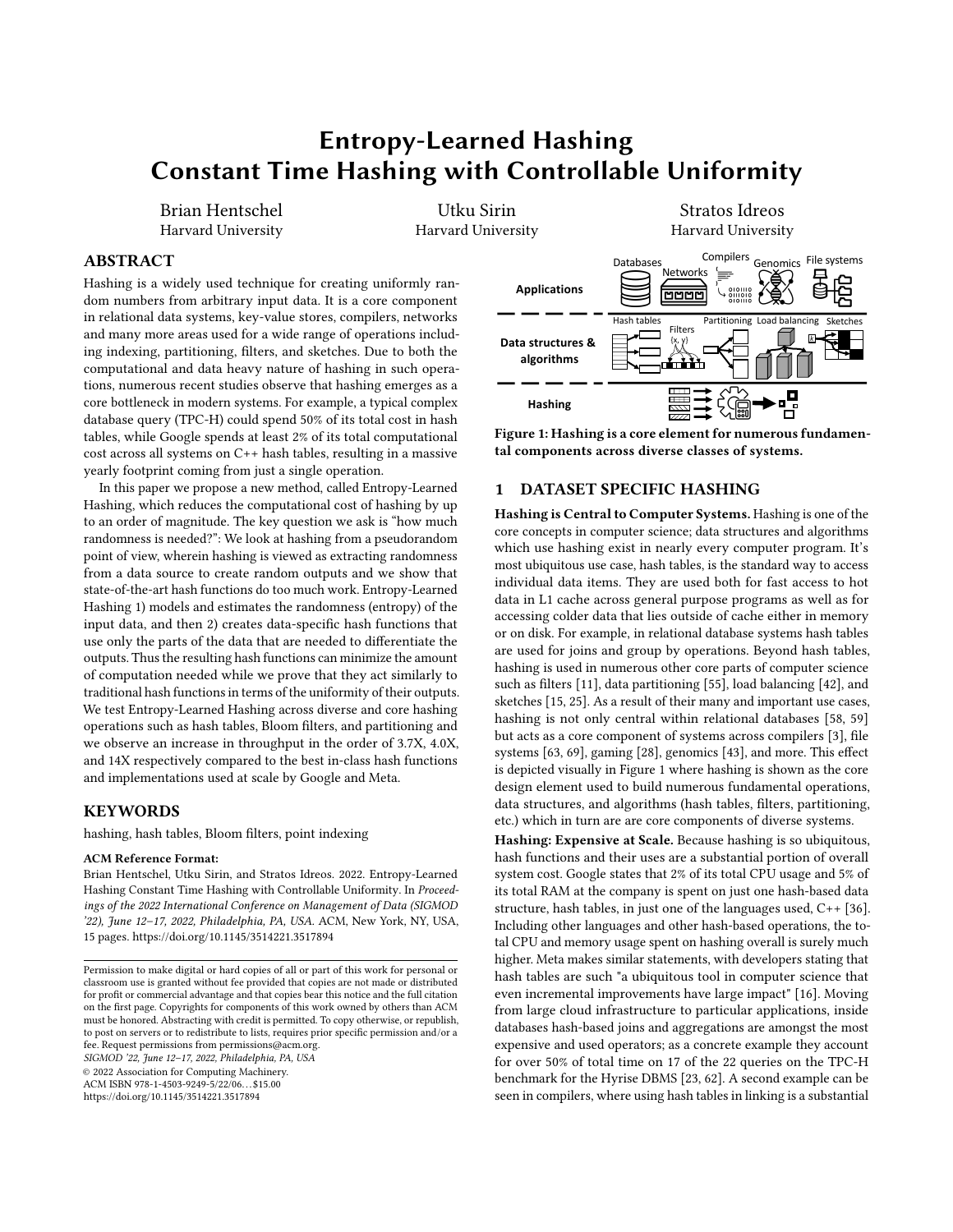3) dividing this by  $\frac{f^2}{2}$  where *E* is the number of items in *+* . From Lemma [1,](#page-3-2) this gives an unbiased estimate of the collision probability. To get an estimate  $\hat{i}_2$  of the entropy, we take the negative log of this number.

Given this estimator, the natural question to ask is "how many samples are needed?". The techniques of [\[4,](#page-13-30) [46\]](#page-13-31) use the birthday paradox to answer this question; namely, if we want to say that the entropy is at least some value  $2$  with confidence, we need  $$^{1}2$  <sup>2</sup><sup>20</sup> samples. As we will show in Section [4,](#page-4-0) data structures or algorithms storing = elements will generally need  $_2$  to grow at a rate of  $log_2 =$ , suggesting  $\frac{1}{2}$ <sup>1</sup> =<sup>1</sup>  $\frac{1}{2}$ ° samples is enough to say with probability approaching 1 whether or not  $l^{1-\circ}$  has enough entropy for a given task. Giving a concrete example, when using E validation samples a 99% confidence estimator for the entropy  $\overline{\phantom{a}}$  $\hat{c}_2$  2

is: <sup>2</sup> min  $\log_2 \frac{f^2}{40}$ with probability 0"99. Thus if our data

structure needs entropy  $2 = \log_2 =$ , setting  $\left| \int \frac{p}{40} \right|$  is enough validation samples to say with high probability whether or not  $!^{1-0}$  has the required entropy. More details can be seen on this analysis in the technical report [\[29\]](#page-13-25).

The most important takeaway is the fact that the number of validation samples needed both varies with the data size and also grows slowly with the data size. Thus, when we want to use Entropy-Learned hashing on small data, the sample can be small because we only need to make sure it has just enough entropy. When the data is large, the number of samples needed grows but much more slowly than the data size.

# <span id="page-4-0"></span>4 CONNECTING ENTROPY TO DATA STRUCTURE PERFORMANCE

The next step in Entropy-Learned Hashing is understanding the entropy needed for a given system task, i.e., a data structure or algorithm used in a system. As Figure [1](#page-0-0) shows, hashing is used in a range of diverse systems to implement data structures and algorithms for various complex operations. We study specifically the entropy needed by three of the mostly widely used tasks, namely:

- (1) Hash tables which are the default way to access data by equality, and which are widely used across general purpose programs including relational systems and key-value stores.
- (2) Bloom filters which are used to reduce accesses to a set and are used in databases to reduce the costs of joins in OLAP systems as well as point queries in key-value stores.
- (3) Partitioning which is a core step in numerous algorithms.

Each of these tasks has multiple metrics of interest, including: CPU cost, memory footprint, throughput, false positive rate, and much more. The three hash-based operations above present a diverse set of expressions of these metrics. For example, Bloom filters have small memory footprint compared to the other components, while they all have drastically different characteristics in terms of output write patterns which affects the overall throughput.

By creating cheaper to compute hash functions we improve the computational efficiency; what is left to show is that the small increase in expected collision probability does not result in significant degradation on other metrics. For hash tables, the metric of interest for performance is the number of comparisons needed to retrieve a

key. For Bloom filters, it is the false positive rate and for Partitioning the variance of the distribution of data amongst bins.

There are two takeaways from the analysis in this section. The first is that we can argue formally about the needed entropy from partial-keys for data structures to behave as desired. This allows us to design Entropy-Learned hash functions which bring end-toend performance benefits. Second, the analysis shows that across all tasks, Hash tables, Bloom filters, and Partitioning, the needed amount of Renyi entropy in  $1^{1}$ -<sup>o</sup> is approximately  $log_2 =$  plus a constant 2. Thus, for a fixed dataset size, hashing needs only a constant number of bytes for enough uniformity in output and can be independent of key size. Additionally, the dependence on = reaffirms our central thesis and further clarifies where Entropy-Learned Hashing is most useful: for large (hence random) objects or small datasets state-of-the-art hash functions do more work than necessary. The value of 2 depends on how much collisions affect a data structure; for instance, hash collisions in Bloom filters produce a certain false positive and so this has a high value of 2, whereas for hash tables a collision produces an extra comparison which is more tolerable and so 2 is lower.

#### 4.1 Hash Tables

Two prototypical designs of hash tables are separate chaining and linear probing [\[20\]](#page-13-32). Separate chaining stores an array of linked lists. To query for an item, separate chaining hash tables 1) perform a hash calculation to get a slot  $0$  between  $0$  and  $\lt$  1 and then 2) traverse the linked list at slot  $\theta$  until either the key is found or the end of the list is reached (the key is not present). Linear probing stores an array of keys and queries the table by 1) performing a hash calculation to get an initial slot  $\theta$ , and then 2) traversing the array in sequential order until either the key is found, or until an empty slot is found (the key is not present). Separate chaining tables are easier to manage and analyze because collisions only matter for the same slot, however they have poor data locality because of many pointer traversals and require extra space for the many pointers. In contrast, linear probing offers better performance but is more difficult to analyze and manage because of complex dependencies between hash values.

#### 4.1.1 Hash Tables: Separate Chaining.

Fixed Data. We first analyze separate chaining hash tables when the data is known which is an important class of indexed data. We then show this analysis translates from known data to random data.

Given  $\left( \begin{array}{cc} | \end{array} \right) = \begin{array}{cc} | \end{array}$   $\left| \begin{array}{cc} I^{\circ} \end{array} \right|$ , when querying for an item ~ not in , the expected number of comparisons  $\frac{1}{2}$  is

$$
E \times 8^0 j \sim 1 = 1
$$
  $\frac{1}{2}$   $\frac{1}{3}$   $\frac{1}{5}$   $\frac{1}{2}$   $\frac{1}{2}$   $\frac{1}{2}$ 

This is because the (likely 0)  $l<sub>z</sub>$  items which have the same partial key for sure are in the same slot, and the other =  $\int$  items have 1•< chance of being in the same slot. This cost of querying for a missing key is also equal to the cost of adding a new item into the hash table, and this relationship holds true for linear probing as well. This is because additions first verify the item is missing and then put the item into the first empty slot they find.

By the same logic, querying for a key G in costs 1,  $\frac{1}{2}$ <sup>1</sup>/<sub>G</sub>  $1 \int_{0}^{\frac{\pi}{2}} \frac{I_{G}}{6}$  comparisons on average. The leading 1 is because the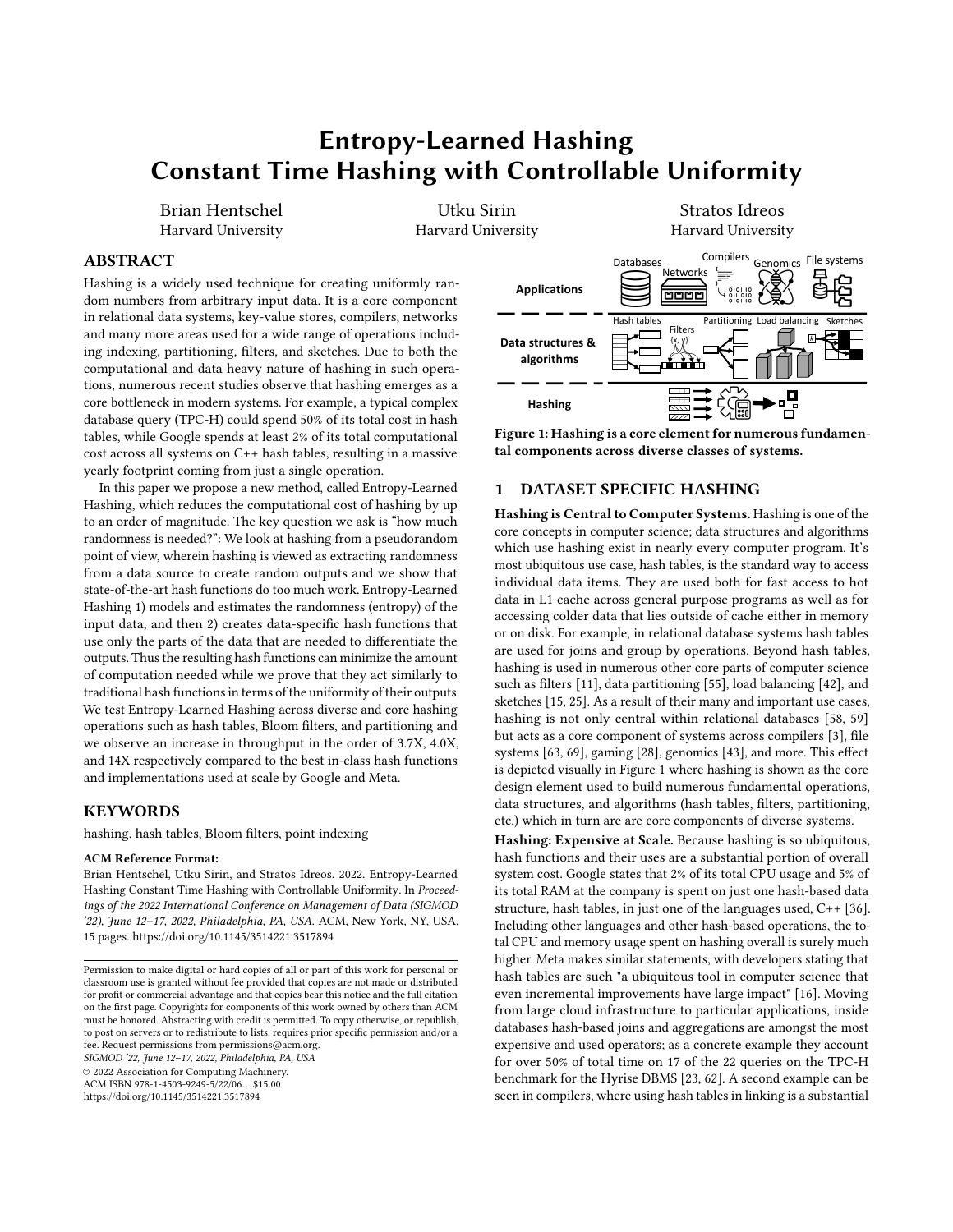query key for sure compares with itself, and the second term is 1•2 times the expected number of items in the same slot as G. Summing across all data, the average cost % of querying for a key satisfies:

E\*%  
1 
$$
\frac{1}{2}U \frac{1}{2} \frac{1}{2} \frac{1}{G^2}
$$

Random Data. When generalizing partial-key hashing to unseen (random) data, the above equations can be viewed as conditional expectations where we condition on the data. By using Adam's Law, i.e.  $\sqrt[n]{-1} = \sqrt[n]{-1}$ .  $\sqrt[k]{n}$ , we can average over the possible produced datasets given by the random data. Using the union bound and Lemma [1,](#page-3-2) the expected cost of querying for a missing key and the average cost for querying for a key satisfy

$$
E \times \frac{1}{2} \left( \frac{1}{2} \right) = 2 \quad 2^{-1} \cdot \frac{1}{2} = 2 \tag{1}
$$

$$
E \times W = 1 \t{1} \t{1} \t{1} \t{2} \t{1} \t{2} \t{1} = 1^0 2 \t{1} \t{1} \t{1} \t{2} \t(2)
$$

U

Comparison with Full-Key Hashing. For full key hashing, the corresponding costs for querying for a missing key and the average cost to query for a key are

$$
E \times 8^{0} = U
$$
  
\n
$$
E \times 8\% = 1 \quad \frac{1}{2} = \frac{1}{2} \quad 1 \quad \frac{1}{2}
$$

This shows the tradeoff between partial key hashing and full key hashing. The number of comparisons is lower for full-key hashing, but this advantage goes exponentially fast to 0 as the entropy of the partial key hash increases. At the same time, the partial-key hash is significantly cheaper to compute.

Looking at the required relationship between = and the needed entropy of the input sub-keys further clarifies when and why partialkey hashing is useful. When  $2^{1}$ !<sup>1</sup>-<sup>oo</sup> *i* log<sub>2</sub> =, the number of extra comparisons needed drops below 1 and continues to drop exponentially fast with more entropy. Since hashing objects is more expensive than comparing them, this point represents near definite savings; the hash computation for the table is much faster while the work after the hash function is nearly the same.

#### 4.1.2 Hash Tables: Linear Probing.

Because of the complex dependencies between hash values and collisions, linear probing is significantly more complicated to analyze resulting in lengthier proofs. We provide a high level overview of the results while all detailed proofs can be found at the technical report [\[29\]](#page-13-25). We start with full-key hashing. We analyze the expected length of a full chain ) for a new item added to the hash table. The chain includes the empty position on a chain's right side but not on its left side. Figure [3](#page-5-0) shows an example.

Full-Key Hashing. In the technical report [\[29\]](#page-13-25), we provide a novel analysis of linear probing showing that the expected length of ) satisfies  $\sum_{i=1}^{\infty}$  =  $\&&A_1^{-1}$  < =  $\circ$  where  $G$  is the : -th falling power and  $\mathcal{R}_{\beta}^{-1} < \cdot = 0 = \begin{bmatrix} 1 & & \cdots & 0 \\ 0 & 0 & \cdots & 0 \end{bmatrix} \frac{d\mathcal{L}_{\beta}}{dt}$  $\frac{dE}{dt}$ . For a new item, each location in a probe chain is equally likely as a hash location and so the expected probe cost given ) is  $\sqrt[3]{\frac{1}{2}}$   $\sqrt[3]{\frac{1}{2}}$  =  $\frac{1}{2}$   $\sqrt[3]{\frac{1}{2}}$  Using Adam's law, it follows that

$$
\mathcal{H}^0\mathcal{H} = \frac{1}{2} \mathbf{1}_{\circ} \mathcal{R}_1 \mathbf{1} < \bullet = ^{00} \frac{1}{2} \mathbf{1}_{\circ} \frac{1}{\mathbf{1}_{\circ} \frac{1}{\mathbf{1}_{\circ} \mathbf{1} \mathbf{1}^2} \mathbf{1}_{\circ}^2}
$$

which matches the known equations given by Knuth in [\[32\]](#page-13-33).

X Hash location *T* First empty locat

<span id="page-5-0"></span>Figure 3: Example of a linear probing chain.

The average cost to query a key is then equal to the average cost to insert each key. Since the insertion cost  $\partial^8 \mathbb{N}$  depends on =, we use  $\mathscr{C}_{g}^0$  to denote the cost when there are  $\ell$  keys in the table. The average cost to query a key is then

$$
\mathcal{H} = \frac{1}{\mathcal{S}} \sum_{g=0}^{\infty} \mathcal{H}^{0}_{g} = \frac{1}{2} \mathbf{1}_{g} \& 0 \quad \text{for} \quad \frac{1}{2} \mathbf{1}_{g} \cdot \frac{1}{1 - U} \text{,}
$$

<span id="page-5-4"></span><span id="page-5-3"></span>**Partial-Key Hashing: Fixed Data.** When given  $\int_{\mathbb{R}^2} e^{-\frac{1}{2}t} dt = \int_{\mathbb{R}^2} t e^{-\frac{1}{2}t} dt$ the expected length of the probe chain ) depends on the number of partial key matches for the inserted key ~, and satisfies

$$
\mathbf{B} \mathbf{B} \mathbf{B}^{-1} < t = 0 \quad J < \mathbf{B} \mathbf{B} \mathbf{B}^{-1} < t = 0
$$
\n
$$
\frac{1}{11 - U^{0} 2} \cdot \frac{1}{1 - U} \mathbf{S} \mathbf{S}^{-1} < \frac{1}{6} \mathbf{B}^{-1} < t = 0
$$

When the new key is unique, the most common scenario when  $2^{1}$ <sup>1</sup>  $-$ <sup>oo</sup> is high, each location in the probe chain is equally likely and so  $\sqrt[3]{\frac{1}{2}}$   $\sqrt[3]{\frac{1}{2}}$ . However, when the new key is not unique, each position in the chain is no longer equally likely. Thus we make the worst case assumption that it is at the end of the probe chain.

<span id="page-5-1"></span>
$$
\mathbf{y}_{\mathcal{B}}^{0}\mathbf{y}_{\mathcal{B}} \qquad \qquad \mathbf{z}_{1} \qquad \mathbf{z}_{2} \qquad \mathbf{z}_{3} \qquad \mathbf{z}_{4} \qquad \mathbf{z}_{5} \qquad \qquad \mathbf{z}_{5} \qquad \qquad \mathbf{z}_{6} \qquad \qquad \mathbf{z}_{7} \qquad \qquad \mathbf{z}_{8} \qquad \qquad \mathbf{z}_{9} \qquad \qquad \mathbf{z}_{1} \qquad \qquad \mathbf{z}_{1} \qquad \qquad \mathbf{z}_{1} \qquad \qquad \mathbf{z}_{1} \qquad \qquad \mathbf{z}_{1} \qquad \qquad \mathbf{z}_{1} \qquad \qquad \mathbf{z}_{1} \qquad \qquad \mathbf{z}_{1} \qquad \qquad \mathbf{z}_{1} \qquad \qquad \mathbf{z}_{1} \qquad \qquad \mathbf{z}_{1} \qquad \qquad \mathbf{z}_{1} \qquad \qquad \mathbf{z}_{1} \qquad \qquad \mathbf{z}_{1} \qquad \qquad \mathbf{z}_{1} \qquad \qquad \mathbf{z}_{1} \qquad \qquad \mathbf{z}_{1} \qquad \qquad \mathbf{z}_{1} \qquad \qquad \mathbf{z}_{1} \qquad \qquad \mathbf{z}_{1} \qquad \qquad \mathbf{z}_{1} \qquad \qquad \mathbf{z}_{1} \qquad \qquad \mathbf{z}_{1} \qquad \qquad \mathbf{z}_{1} \qquad \qquad \mathbf{z}_{1} \qquad \qquad \mathbf{z}_{1} \qquad \qquad \mathbf{z}_{1} \qquad \qquad \mathbf{z}_{1} \qquad \qquad \mathbf{z}_{1} \qquad \qquad \mathbf{z}_{1} \qquad \qquad \mathbf{z}_{1} \qquad \qquad \mathbf{z}_{1} \qquad \qquad \mathbf{z}_{1} \qquad \qquad \mathbf{z}_{1} \qquad \qquad \mathbf{z}_{1} \qquad \qquad \mathbf{z}_{1} \qquad \qquad \mathbf{z}_{1} \qquad \qquad \mathbf{z}_{1} \qquad \qquad \mathbf{z}_{1} \qquad \qquad \mathbf{z}_{1} \qquad \qquad \mathbf{z}_{1} \qquad \qquad \mathbf{z}_{1} \qquad \qquad \mathbf{z}_{1} \qquad \
$$

When translating from  $\frac{1}{8}^0$  to %, we again have that  $\sqrt[3]{\frac{1}{8}}$  =  $\begin{bmatrix} 1 \ \frac{1}{8} & \frac{1}{8} \\ \frac{1}{8} & \frac{1}{8} \end{bmatrix}$  Since the cost of inserting each key is no longer the same, there is the question of how to evaluate this expression. Here, we make use of a fact first noticed in [\[52\]](#page-13-34), that the average cost of querying is equal for any order in which the items are inserted. Thus, in evaluating  $\sqrt[3]{\frac{8}{9}}$   $\sqrt[3]{\frac{4}{9}}$   $\sqrt[3]{\frac{8}{9}}$  we may choose the insertion order of the items. Inserting all keys with non-unique partial-keys first and then inserting all keys with unique partial-keys gives the following bound for »%¼.

<span id="page-5-2"></span>
$$
\sqrt[3]{8}
$$
\n
$$
\frac{1}{2} = \frac{3}{2} \left( \frac{1}{2} 80^{1} < t = 0 \right) \left( \frac{2}{3} 80^{1} < t = 0 \right) \left( \frac{2}{2} \right) \left( \frac{3}{2} 80^{1} < t \right)
$$
\n
$$
\frac{1}{2} \left( \frac{1}{2} 1 \right) \left( \frac{1}{2} \right) \left( \frac{2}{2} \right) \left( \frac{1}{2} \right) \left( \frac{1}{2} \right)
$$
\n
$$
\frac{1}{2} \left( \frac{2}{2} 0 \right) \left( \frac{1}{2} \right) \left( \frac{1}{2} \right) \left( \frac{1}{2} \right)
$$
\n
$$
(4)
$$

We use 2 =  $\int_{G}$   $l_{G}^{2}$  for the number of collisions and 3 =  $\int_{G:l_{G}^{2}}$  2  $l_{G}$ as the number of items that are duplicated keys. The above approximation assumes that  $3 \cdot \langle$  is small, which is the case whenever most keys are unique. This holds true with probability near 1 if entropy is sufficiently large.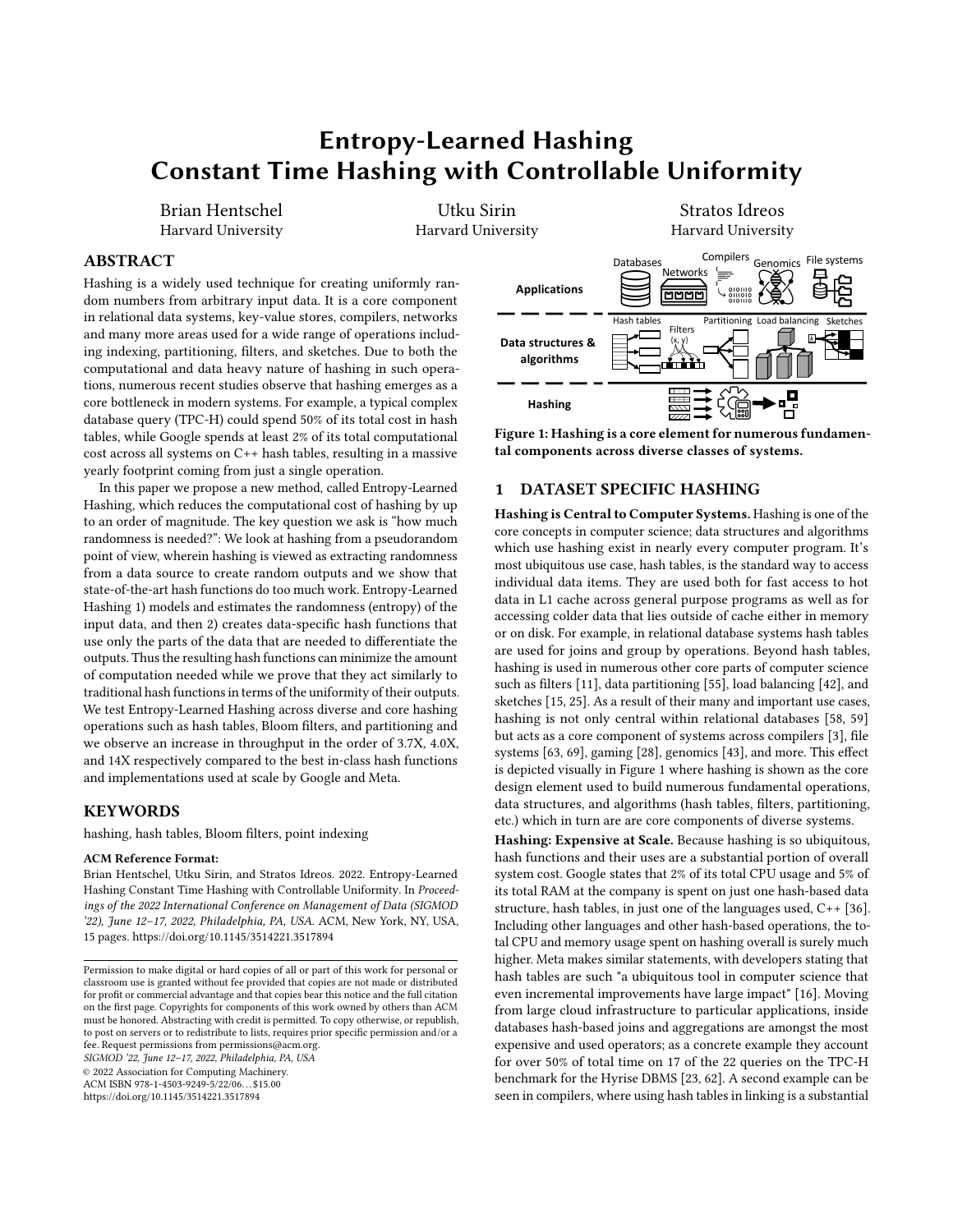Random Data. Using equations [\(3\)](#page-5-1), [\(4\)](#page-5-2), and Lemma [1](#page-3-2) as well as Adam's Law, we have

$$
\mathscr{W}^{0}\mathscr{C} \qquad \frac{1}{2} 1 \qquad \frac{1}{11} \qquad U^{02} \qquad \frac{1}{11} \qquad U^{2} \qquad \frac{1}{11} \qquad U^{02} \qquad \frac{1}{11} \qquad U^{02} \qquad \frac{1}{11} \qquad \frac{1}{11} \qquad \frac{1}{11} \qquad \frac{1}{11} \qquad \frac{1}{11} \qquad \frac{1}{11} \qquad \frac{1}{11} \qquad \frac{1}{11} \qquad \frac{1}{11} \qquad \frac{1}{11} \qquad \frac{1}{11} \qquad \frac{1}{11} \qquad \frac{1}{11} \qquad \frac{1}{11} \qquad \frac{1}{11} \qquad \frac{1}{11} \qquad \frac{1}{11} \qquad \frac{1}{11} \qquad \frac{1}{11} \qquad \frac{1}{11} \qquad \frac{1}{11} \qquad \frac{1}{11} \qquad \frac{1}{11} \qquad \frac{1}{11} \qquad \frac{1}{11} \qquad \frac{1}{11} \qquad \frac{1}{11} \qquad \frac{1}{11} \qquad \frac{1}{11} \qquad \frac{1}{11} \qquad \frac{1}{11} \qquad \frac{1}{11} \qquad \frac{1}{11} \qquad \frac{1}{11} \qquad \frac{1}{11} \qquad \frac{1}{11} \qquad \frac{1}{11} \qquad \frac{1}{11} \qquad \frac{1}{11} \qquad \frac{1}{11} \qquad \frac{1}{11} \qquad \frac{1}{11} \qquad \frac{1}{11} \qquad \frac{1}{11} \qquad \frac{1}{11} \qquad \frac{1}{11} \qquad \frac{1}{11} \qquad \frac{1}{11} \qquad \frac{1}{11} \qquad \frac{1}{11} \qquad \frac{1}{11} \qquad \frac{1}{11} \qquad \frac{1}{11} \qquad \frac{1}{11} \qquad \frac{1}{11} \qquad \frac{1}{11} \qquad \frac{1}{11} \qquad \frac{1}{11} \qquad \frac{1}{11} \qquad \frac{1}{11
$$

$$
\sqrt[3]{6}\frac{1}{2}^{1}1 \cdot \frac{1}{1-U}^{0} = 2^{-2^{1/1 - 00}}1 \cdot \frac{1}{1-U}^{0}
$$
 (6)

Comparison With Full-Key Hashing. The tradeoffs between partial-key hashing and full-key hashing are similar to separate chaining. Again, we have a slight increase in comparisons as a tradeoff for significantly faster hash function evaluation. The expected number of comparisons again drops exponentially fast with the source entropy and  $2^{1}$ !  $-$ <sup>00</sup> needs only to be in the same order of magnitude as  $\log_2 1 = 0$  for the extra needed comparisons to be small. Thus, as before, partial-key hashing makes the work of computing hash functions significantly cheaper while the work after the hash function is near identical, producing a net performance benefit.

#### 4.2 Bloom Filters

For Bloom filters, the central trade-off is between the speed of the filter and the false positive rate (FPR) of the filter. As the number of bytes given as input to the hash becomes smaller, hashing becomes faster but there is a greater possibility of a partial-key collision, creating a certain false positive.

More formally, let  $\frac{w}{2}$   $\leftarrow$   $\frac{1}{2}$  denote the false positive rate of a Bloom Filter using < bits, storing = items and using a hash function . For a Bloom Filter using partial-key hash  $\theta =$  !, its number of set bits is a function of the number of distinct items fed to  $\Box$  . If no keys collide on  $\cal I$ , then it becomes a traditional Bloom Filter storing = items and using . If there are =  $\hat{y}$  / = distinct items after  $\prime$ , then the resulting filter structure has the same number of set bits as one containing =  $\theta$  items. So for query key ~ 8  $\theta$ , it has a false positive rate of  $\mathscr{U}^1 \lt \mathscr{V}^{-1}$ , whereas if  $\sim 2$  *i* thas a false positive rate of 1. It follows that our Bloom Filter using  $\theta$  has exactly the following false positive rate:

$$
\mathcal{X}^{\prime 1} < \cdots \quad {}^{00} = P^{1} \cdot {}_{1}^{1} 2 \quad {}_{1}^{0} \quad \mathcal{X}^{\prime 1} < \cdots = {}^{0} \cdot {}^{0} \tag{7}
$$

The second term is less than  $\frac{w}{i}$  '  $\leq -\frac{1}{2}$  as Bloom Filters' false positive rates increase with the number of items stored. If keys and non-keys are very different conditioned on the set of bytes !, then it is possible to make the FPR less than that of a standard Bloom filter by having =  $\hat{V} \hat{V}$  = and P<sup>1</sup>. <sub>|</sub> $\hat{l}$  2  $\hat{l}$ <sup>o</sup> 0. However, we will generally ignore this case and focus on the case where keys and non-keys have the same distribution conditioned on !. In this case, a convenient bound for [\(7\)](#page-6-0) is

$$
\% ' 1 < \bullet = \bullet \quad 0 \quad \text{P1. } \frac{1}{2} \quad 2 \quad 1^{\circ} \quad \frac{1}{2} \quad \frac{1}{2} \quad \frac{1}{2} \quad \frac{1}{2} \quad \frac{1}{2} \quad \frac{1}{2} \quad \frac{1}{2} \quad \frac{1}{2} \quad \frac{1}{2} \quad \frac{1}{2} \quad \frac{1}{2} \quad \frac{1}{2} \quad \frac{1}{2} \quad \frac{1}{2} \quad \frac{1}{2} \quad \frac{1}{2} \quad \frac{1}{2} \quad \frac{1}{2} \quad \frac{1}{2} \quad \frac{1}{2} \quad \frac{1}{2} \quad \frac{1}{2} \quad \frac{1}{2} \quad \frac{1}{2} \quad \frac{1}{2} \quad \frac{1}{2} \quad \frac{1}{2} \quad \frac{1}{2} \quad \frac{1}{2} \quad \frac{1}{2} \quad \frac{1}{2} \quad \frac{1}{2} \quad \frac{1}{2} \quad \frac{1}{2} \quad \frac{1}{2} \quad \frac{1}{2} \quad \frac{1}{2} \quad \frac{1}{2} \quad \frac{1}{2} \quad \frac{1}{2} \quad \frac{1}{2} \quad \frac{1}{2} \quad \frac{1}{2} \quad \frac{1}{2} \quad \frac{1}{2} \quad \frac{1}{2} \quad \frac{1}{2} \quad \frac{1}{2} \quad \frac{1}{2} \quad \frac{1}{2} \quad \frac{1}{2} \quad \frac{1}{2} \quad \frac{1}{2} \quad \frac{1}{2} \quad \frac{1}{2} \quad \frac{1}{2} \quad \frac{1}{2} \quad \frac{1}{2} \quad \frac{1}{2} \quad \frac{1}{2} \quad \frac{1}{2} \quad \frac{1}{2} \quad \frac{1}{2} \quad \frac{1}{2} \quad \frac{1}{2} \quad \frac{1}{2} \quad \frac{1}{2} \quad \frac{1}{2} \quad \frac{1}{2} \quad \frac{1}{2} \quad \frac{1}{2} \quad \frac{1}{2} \quad \frac{1}{2} \quad \frac{1}{2} \quad \frac{1}{2} \quad \frac{1}{2} \quad \frac{1}{2} \quad \frac{1}{2} \quad \frac{1}{2} \quad \frac{1
$$

which is the FPR of a standard Bloom filter plus the probability that the query key matches some item in the key set on the bytes !.

Using the union bound, equation [\(8\)](#page-6-1) translates to:

$$
\% ' 1 < \bullet = \bullet \quad \stackrel{0}{\circ} \qquad = 2 \quad \stackrel{2}{\circ} \quad \stackrel{1}{\circ} \quad \stackrel{1}{\circ} \quad \stackrel{0}{\circ} \quad \frac{\% ' 1}{\circ} \quad \bullet = \bullet \quad \stackrel{0}{\circ} \tag{9}
$$

Comparison With Full-Key Hashing. The above analysis reaffirms the central takeaway of our analysis of hash tables; the entropy of the dataset needs to be on the order of  $log_2 =$ . For Bloom filters, a reasonable additional goal is that the increase in FPR be no more than some chosen Y. In this case, we need

 $2^{1}$ ! $1^{-\infty}$  *i*  $\log_2 = \log_2 1$   $\cdot \sqrt{P}$ . So an additional entropy term is needed to say that collisions are very rare for new partial-keys. As we show in our experiments, datasets often have this surplus entropy and so the Bloom Filter becomes significantly faster without suffering any false positive rate increase.

#### Partitioning & Load Balancing

With Partitioning the goal is to distribute = items, e.g., tuples or computational tasks, to a set of < bins. Here, we characterize how even this allocation is by analyzing the variance of the number of items assigned to each bin when each input key is unique. At lower variances, each bin is distributed closely around the average number of items =•< whereas higher variance suggests the bins are highly uneven. One important challenge comes when keys are skewed and heavy hitters exist. While challenging, the unevenness comes from the existence of heavy hitters rather than the quality of the hash function, and so we focus on the hash quality by considering the partitioning of all unique items.

Full-Key Hashing. With full-key hashing, the variance of each bin is the variance of a binomial with = balls each with probability 1•<. Thus for a specific bin, its number of assigned objects . has +  $OA^1$ .  $\circ = \frac{1}{\leq}$   $\frac{1}{\leq 2}$ .

Partial-Key Hashing: Fixed Data. The probability of each key in ! being assigned to a specific bin is distributed as an independent Bernoulli trial with probability  $\frac{1}{\leq}$ . Letting 1  ${}_{0}^{0}C_{-\beta}$  be the event that  $G$  was hashed to bin  $\ell$ , the variance of the number of objects . assigned to bin  $\ell$  is

$$
+0A^{1}.\ jj\prime^{o}=+0A^{1}\bigodot_{G^{2}j\prime}I_{G^{1}\rightarrow G^{o}=B^{o}}^{O}=1=0\bigodot_{G^{2}j\prime}I_{G^{o}}^{2}I_{G}^{1}\frac{1}{\leq1}\frac{1}{\leq2^{o}}
$$

<span id="page-6-0"></span>Partial-Key Hashing: Random Data. For random data, we use the same conditioning arguments as before. Using Eve's Law, i.e. +  $0A^1$ .  $\circ$  =  $E^* + 0A^1$ . j  $I^{\circ\mu}$  +  $0A^1E^*$ . j  $I^{\psi}$ , we can calculate the variance on random data. First, we note that for any set  $\rightarrow$ , the value of ».  $\vert$  / \lat is =  $\bullet$  < by the randomness of the hash function (each bin is equally likely to contain any item). Thus  $+ O A^{\dagger} E \rightarrow \iota \nu^{\otimes} = 0$ and again using Lemma [1,](#page-3-2) we have

$$
+0A^{1}
$$
. <sup>0</sup> 11 <sub>0</sub> =2  $2^{1}1^{1} - 0001 \frac{1}{2}$   $\frac{1}{2} = 0$  (10)

**Comparison With Full-Key Hashing.** As before,  $2 / \log_2 =$  is enough for partial-key hashing to have similar variance to full-key hashing in terms of absolute terms. Thus, as in prior cases, once  $_2$  *i*  $\log_2$  = we have faster computation in terms of partitioning without sacrificing on the quality of our partitioning.

<span id="page-6-1"></span>An important secondary argument for load balancing is whether we care about the absolute deviation from the mean or the percentage deviation away from the mean. While the absolute variance grows with =, the relative standard deviation, i.e. the standard deviation over the mean, of the bins decreases with = so that it becomes less and less likely that some bin has G% more than its expectation. In particular, the relative standard deviation is less than

<span id="page-6-2"></span>r < = p 1 ¸ =2 <sup>2</sup> <sup>¹</sup>!¹-ºº p <2 <sup>2</sup> ¹!¹-ºº (11)

Since the expected distance from the mean for a binomial is dominated by its standard deviation [\[12\]](#page-13-35), the above statement actually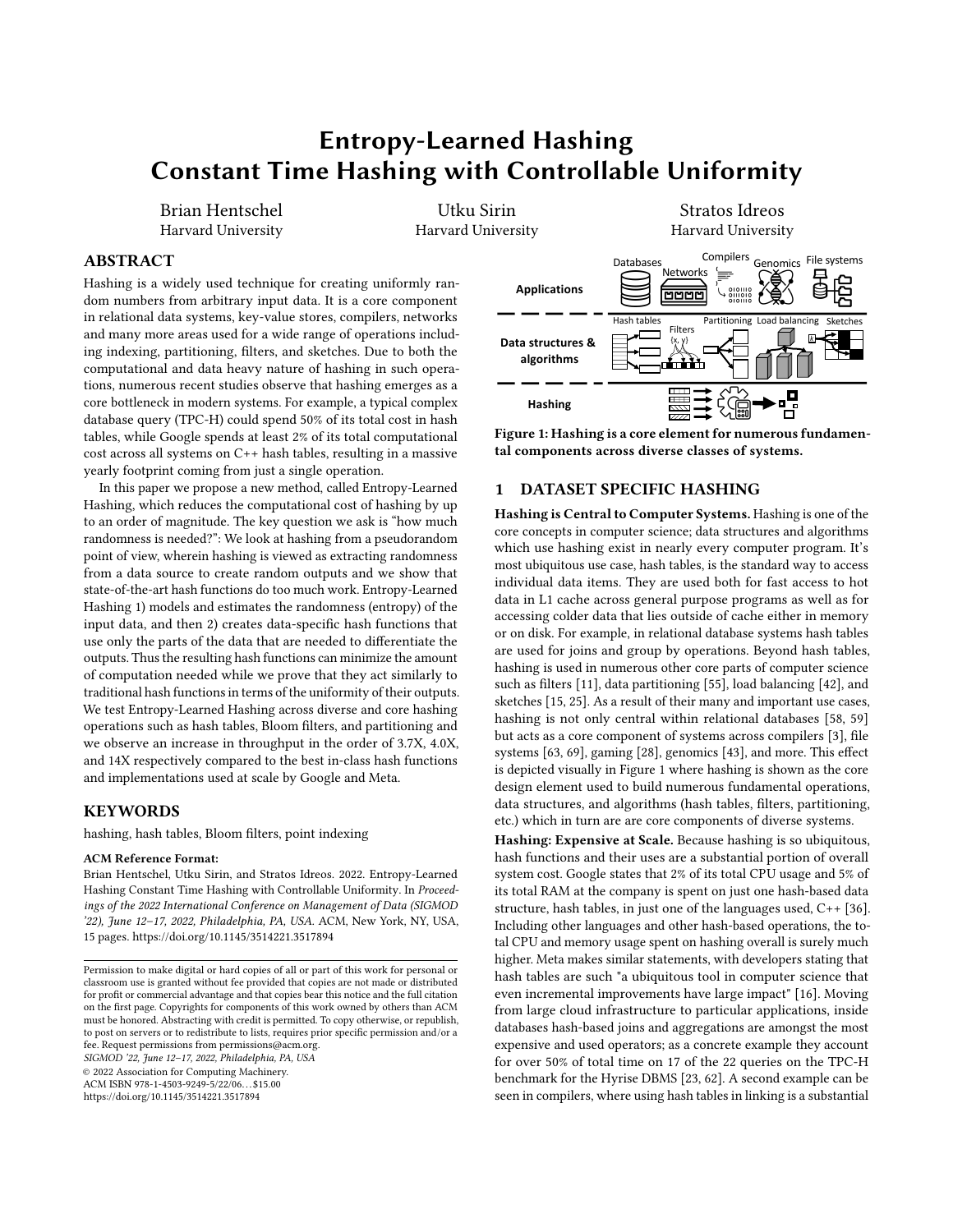<span id="page-7-1"></span>

| Start Location<br>8-byte Word | <b>Fstimated</b><br>Entropy | Capacity of separate chaining hash table<br>10,000 |
|-------------------------------|-----------------------------|----------------------------------------------------|
| 48<br>40                      | 11.3<br>22.4                | Chosen Bytes<br>$40 - 47, 48 - 55$                 |
| 56                            | 29.1                        |                                                    |
| 80                            | 29.2                        | Average Added Comparisons                          |
| 72                            | infty                       | $2 - 22.4$<br>$* 10000 = 0.001$                    |

Figure 4: The amount of bytes needed is based on the data and the current data structure capacity.

says that a bin's expected proportional deviation away from its mean is less than [\(11\)](#page-6-2). So for instance, if we want a partition to be within 5% of its mean on average, we can achieve this by having 2  $2\log_2 \frac{1}{0.05}$ ,  $\log_2$  <.

Thus partitioning and load balancing have two regimes with regards to Entropy-Learned Hashing. When small absolute variance is required, we need  $2^{1}$ !  $1^{1-\infty}$  *i*  $\log_2$  =; however, when = is large and we are simply interested in bins being relatively similar sizes, we can let  $2^{1}$ !<sup>1</sup>-<sup>00</sup> be greater than  $\log_2$  < plus a small constant, where the constant controls how much deviation is allowed.

#### <span id="page-7-0"></span>5 RUNTIME INFRASTRUCTURE

Section [3](#page-2-1) showed how to estimate the entropy of datasets when conditioned on partial-keys and Section [4](#page-4-0) showed how much entropy is needed for important hashing-based tasks. This section brings everything together by explaining how to utilize Entropy-Learned Hashing at run time: namely, given a hash-based task and analysis of a dataset, choose the Entropy-Learned Hash function to have just enough randomness. Additionally, this section covers runtime infrastructure related to robustness so that Entropy-Learned Hashing retains the trustworthiness of traditional hash data structures.

Creating Hash Tables. Hash tables have a maximum capacity beyond which they need to rehash the stored items into a new larger table. This keeps the load factor low and therefore query times low. For Entropy-Learned Hashing, we use this maximum capacity before rehashing to decide !. In particular, for separate chaining hash tables, we choose ! such that  $2^{1}$ !  $1^{1-00}$  i  $\log_2 = 1$ , where = is the maximum number of items the current table will hold before rehashing. For linear probing hash tables, we choose ! so that  $2^{1}$ !  $\infty$   $i$   $\log_2 = \log_2 5$ . Both values are chosen based on the equations governing the number of comparisons, i.e. equations [\(1\)](#page-5-3), [\(2\)](#page-5-4), [\(3\)](#page-5-1), and [\(4\)](#page-5-2), and make sure the number of comparisons executed using partial-key hashing and full-key hashing are similar. An example of how the current capacity is used to choose ! is shown in Figure [4,](#page-7-1) where an initial table with capacity 1000 uses just the 8-byte word at location 48 to hash keys.

As the capacity of a hash table changes (as new items are inserted), a rehash is triggered causing each item to be reinserted. Entropy-Learned Hash tables uses this opportunity to change the hash function; for instance, when key 1001 is inserted into the hash table from Figure [4,](#page-7-1) a rehash is triggered causing the table to grow. If the new capacity is above  $2^{11}$ <sup>3</sup> = 2521, the partial-key function adds another word to increase entropy to the required amount. As a result, the hash table maintains just the right amount of entropy needed throughout its life cycle, using as cheap a hash function as possible without adding substantial extra collisions.

Bloom Filters. Bloom Filters need an estimate on the number of items they will hold before their creation. This is because, without

access to their base items, they have no access to grow the number of bits being used. While there are techniques around this [\[5\]](#page-13-36), these come with space and computation tradeoffs and it remains true that standard Bloom filters need an up-front estimate of the number of data items. For Entropy-Learned Hashing, this makes it simple to choose the hash function. Given a maximum number of items = and an allowable added FPR of Y, we set the partial-key hash function to have entropy  $2^{1}l^{1-\infty}$  *i*  $\log_2 = \log_2 1 \cdot \sqrt{2}$ .

Partitioning. For partitioning we require an estimate on the maximum number of items to be partitioned. We also need user input on how even they want partitions to be. If absolute variance is of primary importance (so that partitions are unlikely to vary by more than some # of tuples regardless of partition size), then setting  $2^{1}$ !  $-$  <sup>00</sup>  $i$  log<sub>2</sub> =  $\sqrt{2}$  2 assures that variance is no more than <sup>1</sup>1,  $\frac{1}{2}$  <sup>2</sup><sup>2</sup> times its usual amount. The default value of 2 which we use is 3. When relative variance is more important, and users need partitions to be roughly even (i.e. within 100c% of each other's size), we set  $2^{1}$ !  $1 - 80$   $\jmath \log_2 2$  as dictated by equation [\(11\)](#page-6-2). We use  $2 = 0$  "05 by default so that partitions are expected to be within 5% of their expected size.

Robustness. While Entropy-Learned Hashing makes only weak assumptions, namely that data which are somewhat random remain somewhat random, it recovers good performance quickly when assumptions are violated. Entropy-Learned Hashing is the most robust for hash tables. This is for multiple reasons, namely: 1) if collisions are as expected on items in the dataset, queries for both keys in the data and not in the data return quickly (Section [4\)](#page-4-0), 2) hash tables can monitor collisions during insertions with little overhead, and 3) rehashing is an acceptable operation in hash tables by default (it occurs in all standard hash table libraries). This third point is the most key, and Entropy-Learned Hashing can rehash hash tables if collisions ever deviate from what is expected, falling back to full-key hashing if needed. For Bloom filters, their # of set bits concentrates sharply around their expected value [\[14\]](#page-13-37), and this fact is used during construction of Entropy-Learned Bloom filters to validate that the data items fit the expected level of randomness. However, if they do not, or if queries are substantially different than the inserted items, the filter must be rebuilt. For partitioning, the cost of overloaded bins depends on the context, but for many contexts, such as in-memory radix partitioning, this can be solved by dividing the one or two overloaded bins into multiple bins. Section [5](#page-7-0) of the technical report covers robustness in more detail.

#### 6 EXPERIMENTAL EVALUATION

We now demonstrate that, by identifying and utilizing surplus randomness in data, Entropy-Learned Hashing brings critical performance benefits against the top hash functions used at scale today by Google and Meta and across a diverse set of hash-based core components of modern systems.

Our experimental evaluation consists of 3 parts. The first part, which contains the bulk of our experiments, shows that Entropy-Learned Hashing produces sizable benefits of up to 3.7 , 4.0 , and 14 for common medium-sized key types such as URLs and text data. The second part of our experimental section covers benefits from Entropy-Learned Hashing on large keys such as those that would appear in deduplicating file blocks, with speedups of several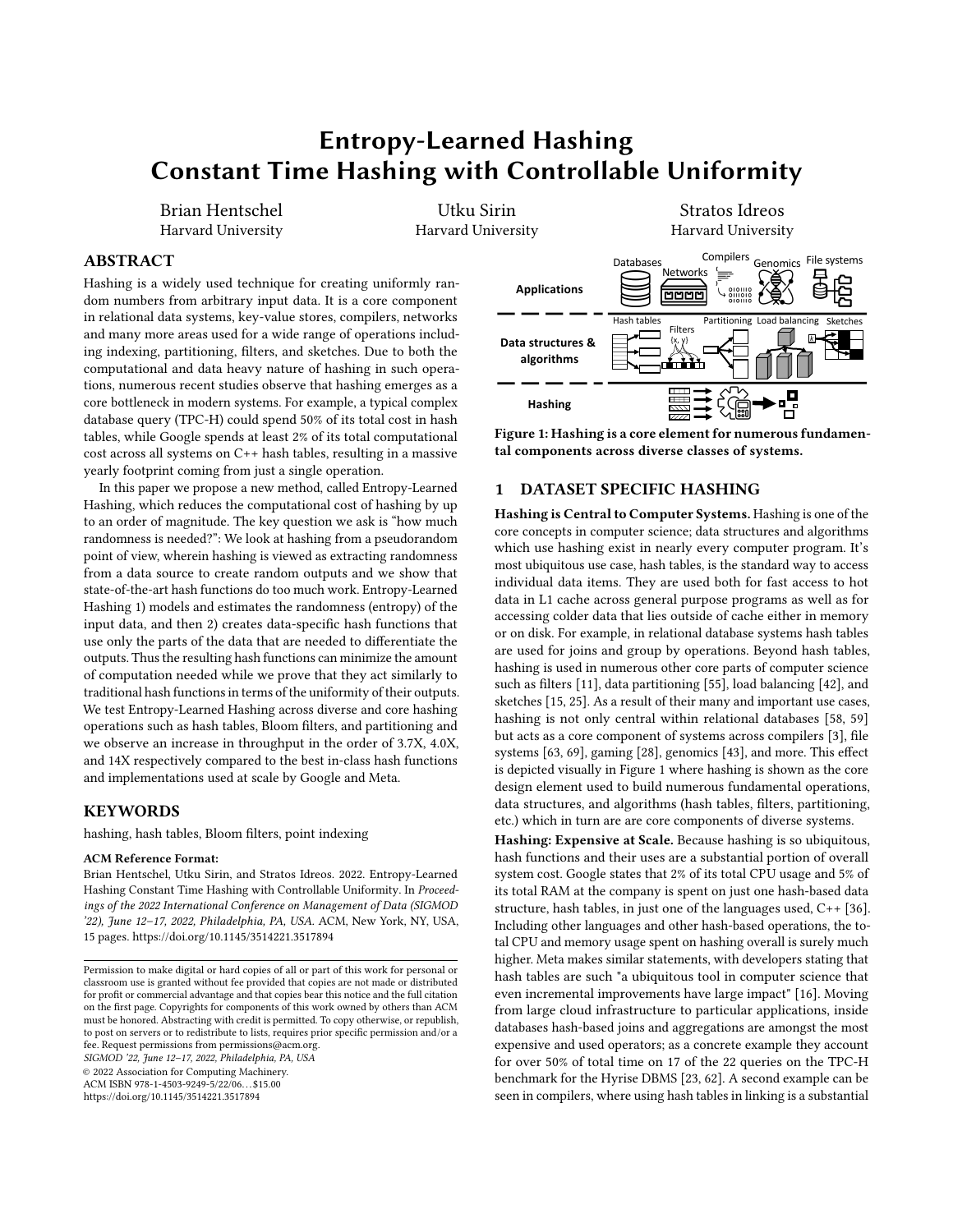orders of magnitude. Finally, we cover training time for Entropy-Learned Hashing and present the run times for applying the greedy algorithm to select bytes to hash.

### 6.1 Setup and Methodology

Data Structures and Operations. We use a diverse set of data structures and operations to apply Entropy-Learned Hashing: we test with Hash tables, Bloom filters, and Partitioning.

For hash tables, we compare against Google's hardware-efficient linear-probing hash table implementation, SwissTable [\[27,](#page-13-38) [36\]](#page-13-8). This is the default hash table used in C++ throughout all Google operations, and has been heavily optimized as a result of the large computational footprint of hash tables at Google. A particular implementation note for SwissTable is that it first does linear probing into an array of tag bits (8 bits per key) to see if chosen bits from hash values match, and only if they do, compares the full items. This means probing for keys not in the table is cheaper than probing for keys stored in the table. We also compared against F14, the default hash table used at Facebook [\[16\]](#page-13-9). The results are extremely similar and so we include only results with SwissTable.

For Bloom Filters, we implemented register blocked Bloom filters from [\[37\]](#page-13-39). To cut down hashing time, and thus to be conservative with respect to our benefits, we used a variant of double hashing wherein we compute one 64 bit hash function, split it into two 32-bit hash values, and then use these as the inputs to double hashing [\[31\]](#page-13-40). We also utilize the techniques for fast modulo reduction by multiplication from [\[61\]](#page-14-11).

For partitioning, many of the techniques devised by database research such as software write buffers [\[67\]](#page-14-12) and non-temporal stores [\[10\]](#page-13-41) do not apply to large data types or variable length data types. Thus our partitioning is a simple for loop that computes hash values and writes out data directly to a partition.

Base Hash Functions. We use three state-of-the-art hash functions. For hash tables, we use wyhash, which is one of the two default options used in SwissTable. We use both the version contained in SwissTable as well as the most recent optimized version of wyhash given directly by the author [\[66\]](#page-14-8). For Bloom filters we use xxh3, which is used widely at Facebook and is the default for the Bloom filters in RocksDB [\[19\]](#page-13-17). For partitioning we use the implementation of CRC32 from the OLAP database Clickhouse [\[70\]](#page-14-13). Implementation. We modify each of the three base hash functions. We maintain their basic interface (input is an array of bytes plus a key length), and tightly integrate Entropy-Learned Hashing. Thus there is Entropy-Learned xxh3, Entropy-Learned wyhash, and Entropy-Learned CRC32. The bytes chosen to hash are selected at hash function construction and stored in a const array. The functions read from 30C0»;>20C8>=B»8¼¼ instead of 30C0»8¼, and we use templates to generate efficient code for partial-key hash functions using 1,2,3,4,.. words. These templates modify the initial function to reduce branching statements because of the known length of the partial-key. All implementation is in C++. All experiments for hashbased tasks are in-memory since hash-based tasks typically run in-memory. For example, a hash table should always fit in memory to get good performance while a Bloom filter will also typically reside in memory to protect from expensive disk access. Thus such structures are both created and utilized in memory. When disk is

<span id="page-8-0"></span>

| Processor                                     | <b>Intel Xeon</b> |  |  |
|-----------------------------------------------|-------------------|--|--|
|                                               | E7-4820 v2        |  |  |
| #sockets                                      | 4                 |  |  |
| #cores per socket                             | 8                 |  |  |
| Hyper-threading                               | $2$ -way          |  |  |
| Turbo-boost                                   | $\overline{Off}$  |  |  |
| Clock speed                                   | $2.00$ GHz        |  |  |
| $\overline{\text{L1I}/\text{L1D}}$ (per core) | 32KB / 32KB       |  |  |
| L <sub>2</sub> (per core)                     | 256KB             |  |  |
| $L3$ (shared)                                 | 16MB              |  |  |
| Memory                                        | 1TB               |  |  |

| Dataset     | Avg. key |        |
|-------------|----------|--------|
| name        | length   | # keys |
| UUID        | 36       | 100K   |
| Wikipedia   | 129      | 22K    |
| Wiki        | 22       | 99K    |
| HN URLs     | 75       | 247K   |
| Google URLs | 81       | 1.2M   |

Table 3: Real-world data.

<span id="page-8-1"></span>Table 2: Server Parameters

 $E_{\text{ntrop}}^{20}$ 

 $\Omega$ 



Figure 5: The entropy of a dataset grows quickly with the amount of words being hashed. By 4 words, most datasets support data structures with millions of elements.

involved, the CPU cost of hashing is typically not highly visible in terms of operational latency unless very fast disk devices such as SSDs are used (although CPU usage is still reduced).

Datasets. We use five real-world datasets for experimentation. Two datasets consist of URLs, with one containing the URLs of stored Google Landmarks and the other all URLs posted to Hacker News during 2015 [\[2,](#page-13-42) [45\]](#page-13-43). The other three, UUID, Wikipedia, and Wiki, are database columns taken from a recent research study [\[13\]](#page-13-44). They contain universally unique identifiers, sampled text from Wikipedia, and Wikipedia entry titles respectively. Table [3](#page-8-0) presents the number of items and average key length for each real-world dataset. In addition, we use synthetic data to have finer control over key size and data size. Section [6.3](#page-9-0) uses 80 byte keys with bytes 32-39 drawn randomly from the alphabet (26 possible values), and all other bytes constant. Section [6.6](#page-11-0) uses 8KB keys with each byte ideally random. Experimental Setup. We use an Intel Ivy Bridge server. Table [2](#page-8-0) summarizes the server parameters. We use Debian GNU/Linux 10 operating system. Data structures are queried for a warmup phase before timing and input keys for queries are in cache. We pin the thread to a particular core and locally allocate memory. We use Intel VTune's uarch-exploration [\[30\]](#page-13-45) for performing hardware-level time breakdown and Linux perf [\[39\]](#page-13-46) for performing memory-level parallelism tests and software-level time breakdown.

### 6.2 Number of Words vs. Entropy

Before demonstrating performance results, we first make the idea of surplus randomness more concrete with examples from real data. We show that for many datasets with medium-sized keys, good hashing properties can be achieved for data structures with millions of elements while hashing only parts of the keys. We divide each dataset in Table [3](#page-8-0) in half. We use the first part to choose which bytes to hash in a greedy manner as described in Section [3.](#page-2-1) This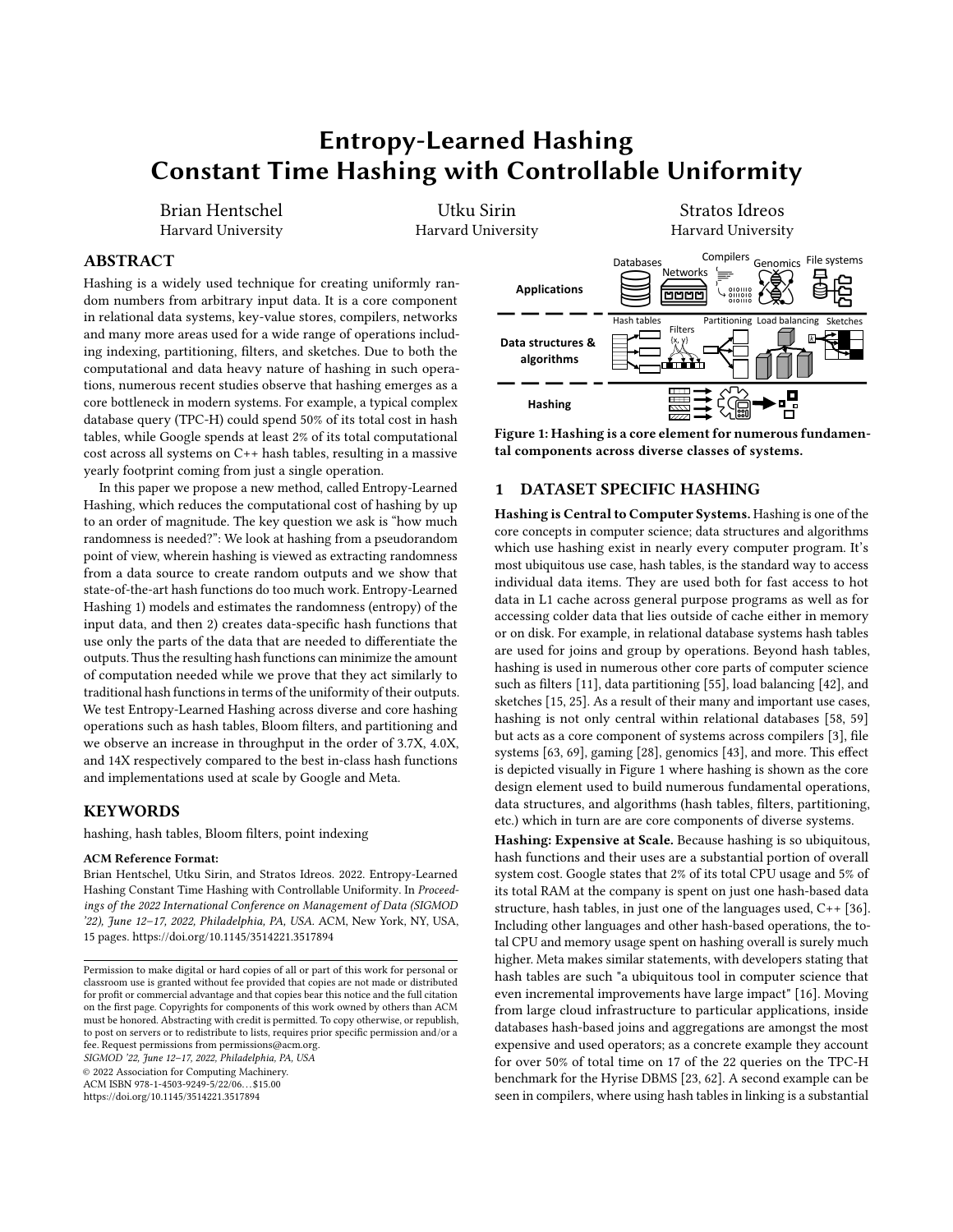<span id="page-9-1"></span>



produces an ordered list of bytes (or words) to choose. Choosing more bytes from the list produces a partial-key function providing more entropy. We use the second half of the dataset to get an unbiased estimate of the entropy for each combination of bytes as described in Section [3.](#page-3-3) Figure [5a](#page-8-1) shows that the entropy of the result of the partial-key function increases for all datasets with the number of words included. We see that by 3 words being included all datasets have an entropy of at least 18, and 3 of the 5 have entropies above 25. For Wikipedia and UUID, infinite entropy is estimated because no collisions are observed with the partial-key function. Figure [5b](#page-8-1) shows how this entropy translates into data structures, where we see that the Google URLs dataset is capable structures, where we see that the Google URLs dataset is capable of using partial-key hashing with hundreds of millions of elements while hashing just a couple words. Similar results can be seen by transposing the other four datasets onto Figure [5b](#page-8-1), with most datasets supporting hash data structures larger than the actual number of elements found in the dataset.

#### <span id="page-9-0"></span>6.3 Hash Table Probe Time

After showing that datasets have enough entropy for partial-key hashing to be used,we now turn to showing the performance benefits which can be gained by using Entropy-Learned hash functions for data structures and algorithms. We first focus on hash tables. We examine the probe time per hash table lookup, where we perform the lookups one after the other without any blocking, e.g., similar to the probe-phase of the hash join algorithm.

Entropy-Learned Hashing Reduces Hash Table Probe Time. We first test hash table probe times on real-world datasets for small (L1-resident) and large data (L3/DRAM-resident) with 0% (hit rate = 0) and 100% (hit rate = 1) hit rates. We test with Google's SwissTable using three hash functions: (i) the default hash function provided by SwissTable (GST), (ii) the most recent version of wyhash (FK), and (iii) the Entropy-Learned wyhash hash function (ELH). The small data contains one thousand keys, and the large data contains half of the number of keys of the dataset (we use the other half to generate probes for missing keys). Figure [6](#page-9-1) shows the results, wherein Entropy-Learned Hashing provides speedups across all data sizes, datasets, and hit rates over full-key hashing. Across the 20 experiments, the average speedup using ELH over wyhash and SwissTable's default hash function is 1.40 , with these speedups being as high 3"7 over the default hash function of SwissTable and as high as 2"9 over wyhash, both of which are well engineered functions and implementations.

Entropy-Learned Hashing Scales with Entropy, not Key Size. To understand the reasons behind the speed up observed in Figure [6,](#page-9-1) we first need to return to Table [3](#page-8-0) and Figure [5.](#page-8-1) For full-key hashing,

<span id="page-9-2"></span>

Figure 7: Entropy-Learned Hashing significantly reduces computation time bringing speedup as high as 2.9 for cache-resident hash tables with (a) low and (b) high hit rates.

it needs to hash each byte of the dataset, and so the number of bytes processed is on average the key length given in Table [3.](#page-8-0) For Entropy-Learned Hashing, the number of bytes it hashes is when the entropy of the dataset (seen in Figure [5a](#page-8-1)) crosses the entropy needed by the data structure (seen in Figure [5b](#page-8-1)). When there is a large gap between these two numbers, Entropy-Learned Hashing produces large speedups. For instance, the large gap between the number of bytes hashed is why ELH achieves 2.9 speedup over wyhash and 3.9 speedup over default SwissTable in Figure [6a](#page-9-1). Similarly, it is why ELH is 1.67 faster than wyhash and 1.81 faster than default SwissTable on the Google dataset in Figure [6d](#page-9-1).

While faster hashing computation uniformly brings speedups to hash table probes, the amount of this speedup depends on other factors of hash table queries, namely the hit rate and hash table size. We now explain how the combination of these factors with Entropy-Learned Hashing affects performance.

Computation Dominates for Cache-Resident Hash Tables. For cache-resident hash tables, memory requests return quickly and so computation dominates the overall cost of probes. In this case, the savings created by Entropy-Learned Hashing depend on how much work there is beyond the hash function evaluation. Figure [7](#page-9-2) shows how the work beyond hashing differs for queries for non-existing keys and for existing keys. When queries are for nonexisting keys, computation usually consists of the hash function plus small amounts of computation using the tag bits. As Figure [7a](#page-9-2) shows, in this case the hash function evaluation is most of the cost and Entropy-Learned Hashing brings significant benefits. This explains the 1.5 , 2.9 , 1.8 , and 1.8 speedup over wyhash seen in Figure [6a](#page-9-1) for the UUID, Wikipedia, Hacker News, and Google datasets, respectively. When queries are for keys in the dataset, Figure [7b](#page-9-2) shows the comparison after the hash function evaluation takes significant time. As a result, Entropy-Learned Hashing still provides benefits but not quite as large as before, with the savings being 1.23 , 1.41 1.28 , and 1.28 for the UUID, Wikipedia,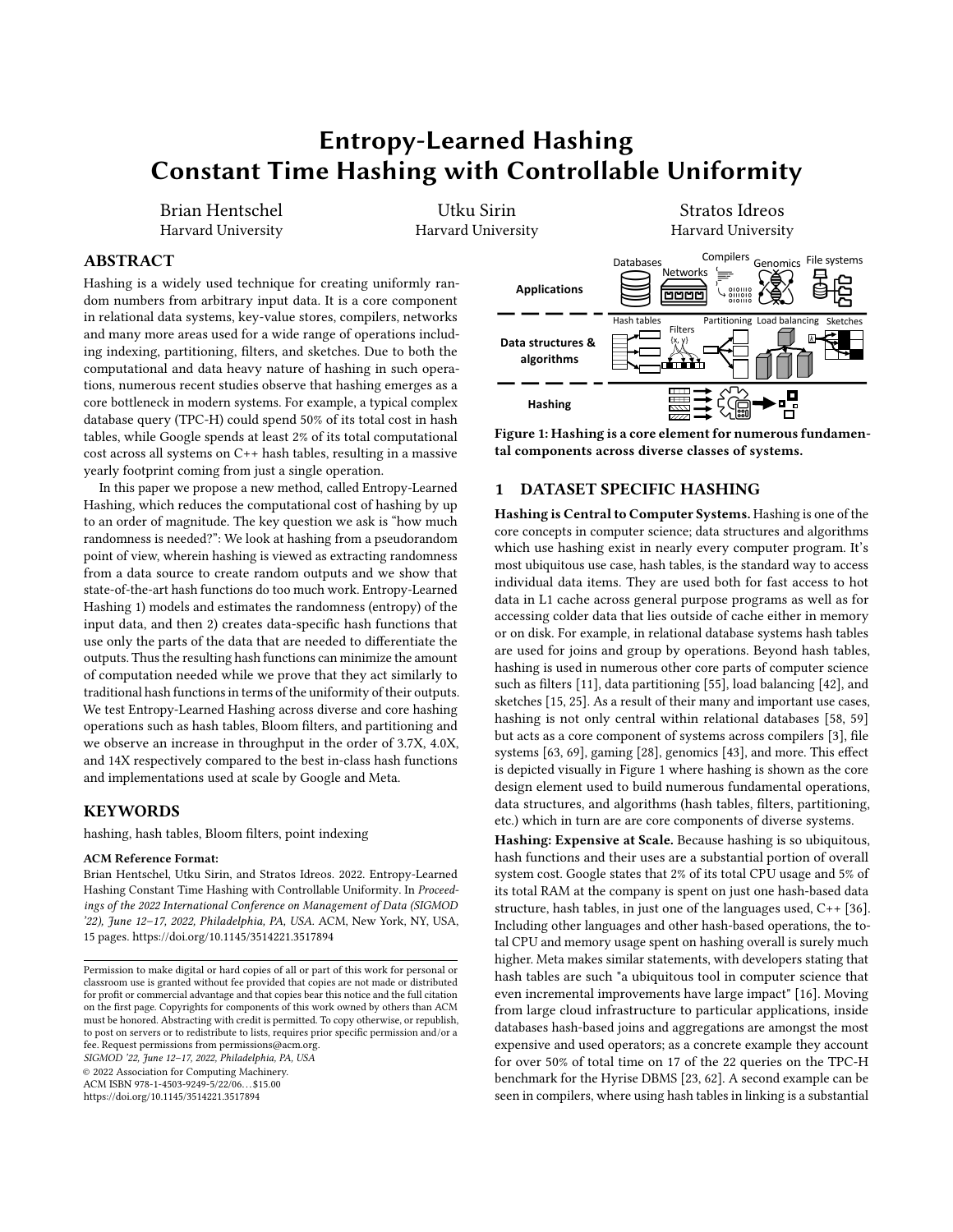<span id="page-10-0"></span>

Figure 8: (a) MLP is significantly higher for ELH than it is for full-key hashing. (b) As a result, ELH reduces both the number of instructions executed and memory waiting time.

Hacker news, and Google datasets, respectively. Thus in cache, Entropy-Learned Hashing provides up to a 40% speedup for queries on existing keys and up to a 3 improvement on non-existent keys. Memory Parallelism Dominates for Large Hash Tables. At large data sizes, the increase in computational performance from faster hashing leads to more efficient use of the memory hierarchy. This is due to the effects of CPU pipelining. Namely, when hash table lookups are done one after the other without blocking, then the CPU typically pipelines multiple hash table lookups which are then executed in parallel [\[34\]](#page-13-47). Entropy-Learned Hashing reduces the amount of computation required, and as a result, the CPU fits a larger number of hash table lookups into its pipeline. The effect of this increased pipelining is what creates the speedups seen at large data sizes in Figure [6c](#page-9-1) and [6d](#page-9-1) across datasets, with Entropy-Learned Hashing being as much as 1"67 faster than the nearest competitor.

The amount of this savings depends on the costs of memory accesses, with more expensive memory accesses leading to larger improvements. For instance, in Figure [6d](#page-9-1) we see that the larger datasets Google and Hacker News produce greater savings than the smaller datasets Wikipedia, UUID, and Wiki. Similarly, comparing Figure [6d](#page-9-1) to [6c](#page-9-1), querying for existing keys produces greater savings because we view both tag bits and full-keys in comparison to just the tag bits most often for missing keys.

Figures [8a](#page-10-0) and [8b](#page-10-0) refine this analysis. Figure [8a](#page-10-0) shows the memorylevel parallelism (MLP), which is defined as the number of L1 data cache misses per CPU cycle, for the Hacker News and Google datasets using hit rate = 1. The higher MLP in [8a](#page-10-0) indicates that a large number of data cache misses are being executed in parallel by Entropy-Learned Hashing than by full-key hashing. Figure [8b](#page-10-0) shows how this affects the overall runtime of hash table probes under the same setup, with Entropy-Learned Hashing reducing both the number of instructions executed and memory waiting time. This analysis corroborates the results seen in Figure [6c](#page-9-1) and [6d](#page-9-1), where Entropy-Learned Hashing provides a 1.31 speedup on average over full-key hashing.

Entropy-Learned Hashing Scales with Data. We now turn to experiments with synthetic data so that we can more finely control the data size and experiment with larger data sizes. Figure [9a](#page-10-1) shows the main result, which is that Entropy-Learned Hashing provides benefits for hash tables across small and large data sizes. At small data sizes of 1K tuples, Entropy-Learned Hashing provides 2.33 speedups on queries for non-existing keys and 1.30 speedups for existing keys. For large data sizes of 100M tuples, this speedup is 1.3 for missing keys and 1.7 for existing keys. Figure [9b](#page-10-1) shows

<span id="page-10-1"></span>

Figure 9: (a) Entropy-Learned Hashing provides larger benefits for missing keys at small data sizes and larger benefits for existing keys at large data sizes. (b) Entropy-Learned Hashing improves memory-level parallelism.

that the reason for these speedups is as discussed before for the real-world datasets. Namely, at small data sizes the savings in computation directly produce speedups for Entropy-Learned Hashing, whereas for large data sizes the more efficient hash computation leads to better MLP which produces faster probe times.

#### 6.4 Bloom Filter Lookup Time & FPR

In this section, we evaluate Entropy-Learned Hashing for Bloom filters. We examine the lookup time and false positive rate (FPR) metrics. As input parameters, we let the FPR of the filter be 3% and allow the Entropy-Learned Hashing filter to deviate in FPR by 1%. The filter uses 3 hash functions, but computes only 1 due to double hashing. All parameters are tunable; this experimental setup is meant to reflect high-throughput filters such as those in filter push-down before joins [\[37\]](#page-13-39). For the small data size we use 1K keys and for the large data size we again use half the number of keys in the data.

Entropy-Learned Hashing Reduces Filter Lookup Time. Figures [10a](#page-11-1) and [10b](#page-11-1) present results for Bloom filters lookup time and FPR using xxHash and Entropy-Learned Hashing. Figure [10a](#page-11-1) shows that Entropy-Learned Hashing improves performance on high entropy datasets such as Google, Hacker News, UUID, and Wikipedia. The speedup is consistently between 1.85 and 4.51 . For Wiki, which has both small key size and low entropy, the speedup is small. Across all datasets, the average speedup is 2.10 , so that Entropy-Learned Hashing consistently provides drasticaly faster throughput on Bloom filter queries.

Entropy-Learned Hashing has Tunable Added FPR. Figure [10b](#page-11-1) presents the FPR of Bloom filters using Entropy-Learned Hashing and full-key hashing. Most importantly, as can be seen in Figure [10b](#page-11-1), the FPR is within 1% as our tuning parameter suggests so that our analytical bounds hold. Additionally, Figure [10b](#page-11-1) shows that the increase in FPR is usually much less than this tuning parameter, in this case being only 0.1%. Thus, for most datasets the difference in FPR is negligible. Additionally, this FPR increase can be adjusted down or up as needed. Reducing the allowed increase in FPR increases the entropy needed and so requires more hash computation, and so this represents a tunable FPR vs. speed tradeoff.

Bloom Filters require more entropy than Hash Tables. For a dataset size of = and added FPR of *Y*, ELH requires  $\log_2 = \log_2 1 \cdot 9$ entropy, which is approximately  $\log_2 1 \cdot \gamma$ <sup>o</sup> more entropy than hash tables. For certain datasets such as Wiki or Hacker News, this goes beyond the entropy they can provide using small partial-keys and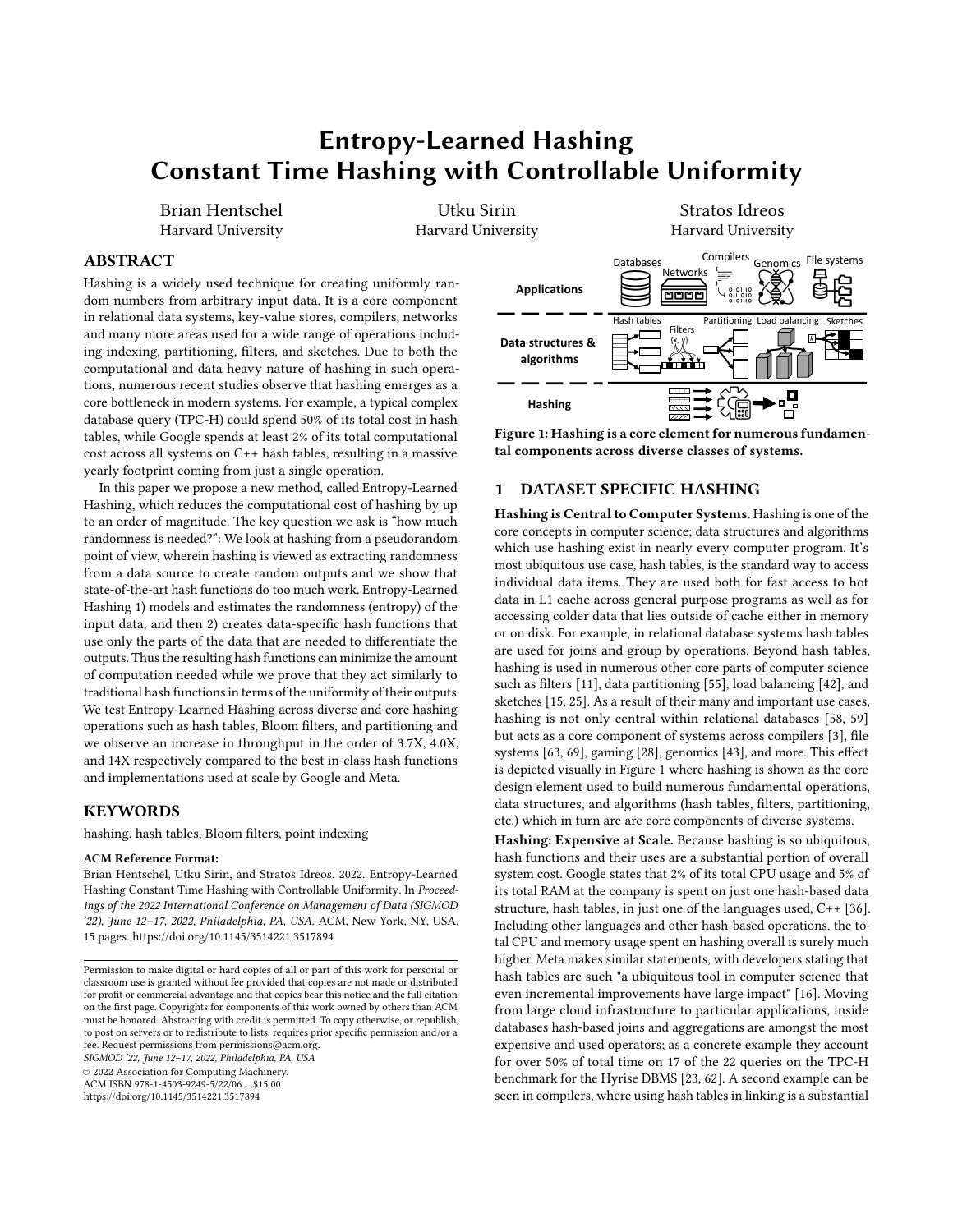<span id="page-11-1"></span>

<span id="page-11-2"></span>Figure 10: Improving Bloom filter lookup time (a) and false positive rates (b) for small and large data sizes.<br>Pure hashing Pos. id. Pota

|             | Púre hashing |       | Pos. id. |      | Data |      |
|-------------|--------------|-------|----------|------|------|------|
| # Par.      | 64           | 1024  | 64       | 1024 | 64   | 1024 |
| <b>UUID</b> | 3.15         | 3.15  | 2.05     | 1.38 | 1.01 | 1.00 |
| Wp.         | 14.10        | 14.09 | 6.18     | 2.66 | 1.23 | 1.18 |
| Wiki        | 1.25         | 1.09  | 1.37     | 1.10 | 1.01 | 1.01 |
| Hn          | 4.29         | 1.00  | 2.72     | 1.00 | 1.17 | 1.03 |
| Ggle        | 7.83         | 7.82  | 2.51     | 1.42 | 1.01 | 1.00 |

Table 4: Speeding up when partitioning.

so they revert to using full-key hashing at large data sizes as can be seen in Figures [10a](#page-11-1) and b. For Google URLs, Wikipedia, and UUID, they have more than enough entropy and each can support at least 100 more data or a 100 lower added FPR. Thus, these datasets maintain consistent speedups at no cost to FPR for very large data sizes as seen in Figure [10b](#page-11-1).

#### 6.5 Partitioning Time & Variance

Partitioning is used in many contexts. For instance, tuples may be sent across the network in settings such as map-reduce or simply partitioned in memory as in radix-partitioning before hash joins. Because of this, the cost of partitioning depends very heavily on the application it is used in. To help guide users in terms of whether Entropy-Learned Hashing can be useful for their application, we provide three micro-benchmarks. These benchmarks show the increased computational efficiency of Entropy-Learned Hashing on partitioning and put this computational efficiency in context. In the first micro-benchmark, we only compute the partition assigned to each input key. In the second, we keep a list of positional identifiers for each partition and write out the position of each key assigned to each partition. In the third, we write out the actual keys assigned to each partition. As we progress through the microbenchmarks, we move from a computationally heavy task with few writes to a memory bandwidth intensive task which is mostly memory bound. Depending on the setup, the benefit in performance from using Entropy-Learned Hashing may be between 14 and 18%. Thus, the benefit of Entropy-Learned Hashing for partitioning depends on whether the saved computational cycles are of use, either directly through speedups on the task at hand, or indirectly, by allowing other computation to take place while network or memory I/O is being performed. Like Bloom Filters, partitioning has a tunable parameter which allows the variance (equivalently standard deviation) to increase in exchange for faster hashing. We set this parameters so that each partition is expected to be within 5% of its mean.

Entropy-Learned Hashing Reduces Partitioning Time. Table [4](#page-11-2) presents the speedups of Entropy-Learned Hashing for the three

| Hentschel, Sirin, and Idreos |  |  |  |
|------------------------------|--|--|--|
|------------------------------|--|--|--|

<span id="page-11-3"></span>

|        |      | Pure hashing |      | Pos. id. |      | Data |
|--------|------|--------------|------|----------|------|------|
| # Par. | 64   | 1024         | 64   | 1024     | 64   | 1024 |
| UUID   | 1.44 | 0.95         | 1.44 | 0.95     | 1.44 | 0.95 |
| Wp.    | 0.92 | 1.02         | 0.92 | 1.02     | 0.93 | 1.02 |
| Wiki   | 1.35 | 1.01         | 1.35 | 1.01     | 1.35 | 1.01 |
| Hn     | 2.06 | 1.00         | 2.06 | 1.00     | 2.05 | 1.00 |
| Ggle   | 1.09 | 1.08         | 1.09 | 1.08     | 1.09 | 1.08 |

Table 5: The relative standard deviations of Entropy-Learned Hashing and full-key hashing are similar.

configurations we examine. Entropy-Learned Hashing dramatically improves the hashing computation as can be seen by the left side of Table [4,](#page-11-2) with increases in speed of above 3 for 4 of the 5 datasets and speedups of up to 14.1 . Partitioning by writing out positional identifiers, seen in the middle column of Table [4,](#page-11-2) is similar, with increases in speed of greater than 2 for 4 of the 5 datasets and speedups of up to 6.2 . Thus, the results show that the computational cost of partitioning is significantly cheaper using Entropy-Learned Hashing. At the same time, writing out large amounts of data can limit the benefits of using ELH for partitioning, as seen in the right side of Table [4.](#page-11-2) By writing out long-key strings at each iteration of the partitioning, limitations on write bandwidth limit gains from Entropy-Learned Hashing. Still, even in this case the speedups can be as much as 20%, and additionally CPU usage is reduced which frees up the CPU for other tasks.

Partitioning quality is maintained using Entropy-Learned Hashing. Table [5](#page-11-3) presents normalized relative standard deviation for partitioning, where relative standard deviation is obtained by dividing the standard deviation by the average. We calculate relative standard deviation for both full-key and Entropy-Learned Hashing and normalize the Entropy-Learned Hashing to the full-key hashing. As Table [5](#page-11-3) shows, the normalized relative standard deviations concentrate around one, which shows that the partitions produced by the full-key hashing and the partitions produced by the entropylearned hashing are similar. In the case they are not, such as for Hacker News with 64 partitions, the relative standard deviation of Entropy-Learned Hashing is less than 3% so that partitions are within 3% of their expected number of items on average.

#### <span id="page-11-0"></span>6.6 Large Key Experiments

A key point of Entropy-Learned Hashing is that its runtime is independent of key size. While this already provides speedups for medium sized keys such as URLs and text, this speedup is much larger for large keys such as file blocks. To show the effects of Entropy-Learned Hashing on large keys, we repeat our previous experiments for hash tables, bloom filters, and partitioning but with synthetic random keys of 8192 bytes each. Figure [11](#page-12-0) shows the results. For hash tables with all successful lookups, the benefits of Entropy-Learned Hashing are bounded because comparing keys limits the throughput of these tasks. For hash table lookups that are misses, Bloom filter probes, and partitioning, this speedup is unbounded and can be one to two orders of magnitude. Thus, when keys are large, speedups from using Entropy-Learned Hashing can be extremely sizable with respect to runtime.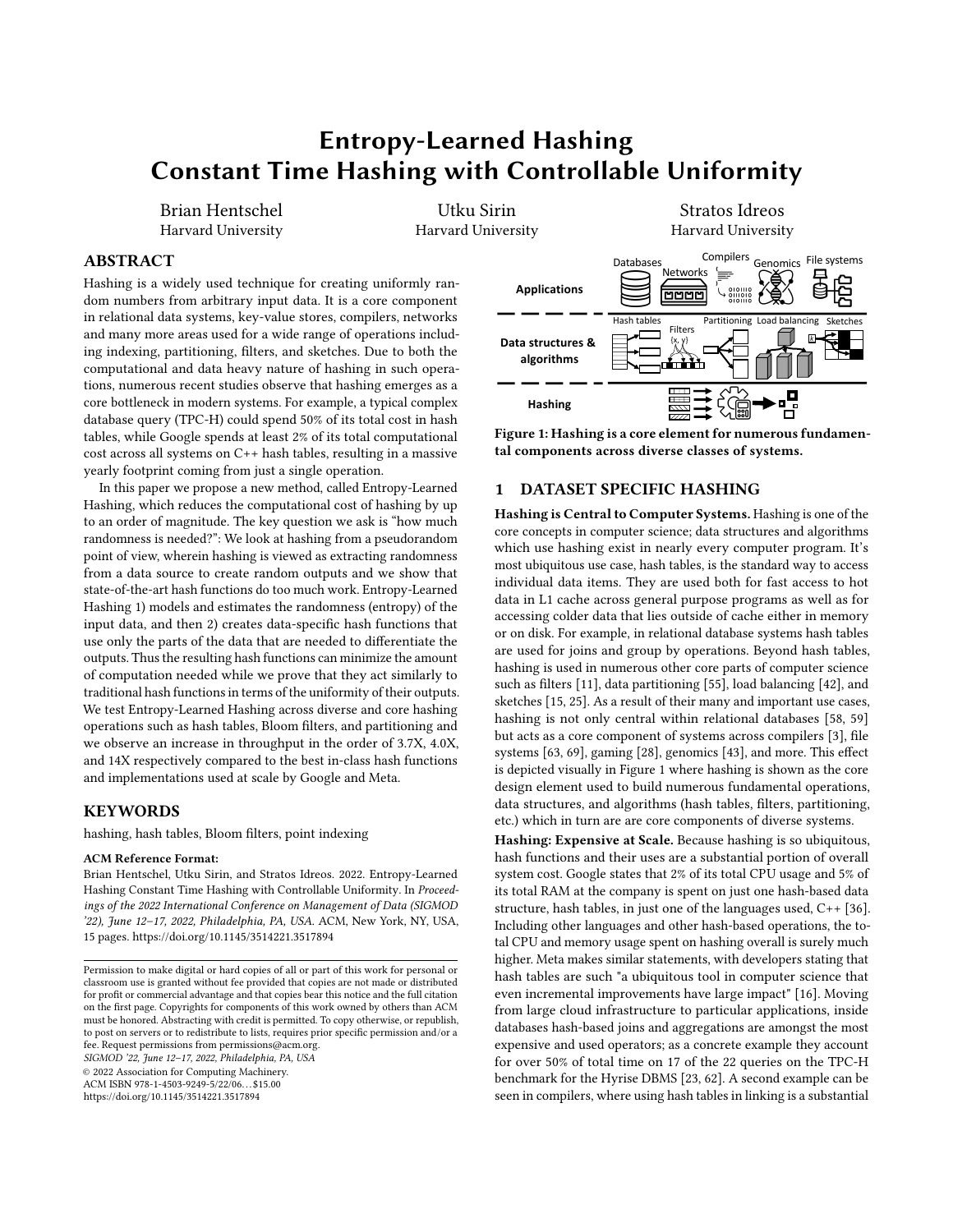<span id="page-12-0"></span>

Figure 11: Entropy-Learned Hashing provides orders of magnitude speedups at large key sizes.

# 6.7 Training Time

Beyond the benefits produced from using Entropy-Learned Hashing in data structures, an additional goal is that the algorithms to select bytes are cheap to perform. To evaluate the training time, we show the runtimes of our training algorithms on the full Google dataset.

Table [6](#page-12-1) shows the results, displaying algorithm run times for our naive implementation which

<span id="page-12-1"></span>

| # bytes                   |         |        |       |  |  |
|---------------------------|---------|--------|-------|--|--|
| Optimized                 | 214s    | 11.6 s | 6.4s  |  |  |
| <b>Naive</b>              | 29 min. | 13 min | 5 min |  |  |
| Table 6: Training runtime |         |        |       |  |  |

keeps all data points at each iteration, and for our optimized implementation which discards unique keys after each iteration. There are three main takeaways. First, the training time is reasonable for all sizes of contiguous bytes chosen, with runtimes between several minutes and several seconds. Second, pruning items which are unique from the dataset after each iteration produces substantial runtime benefits (if an item is unique on some subset of bytes, adding new bytes cannot create a collision for that item). Third, as the size of the contiguous byte locations we choose increases, the runtime decreases significantly because there are fewer options at each iteration and because after fewer iterations the number of data items that are non-unique is low (making each step, i.e. Algorithm [2,](#page-3-1) fast).

# 6.8 Additional Experiments

The paper focuses on a curated set of experiments which best showcase the properties of Entropy-Learned Hashing. Due to space constraints, this leaves out several experiments which cover other key metrics. Briefly, this includes experiments on 1) the efficiency of creating Entropy-Learned Hash data structures, 2) probing separate chaining hash tables, 3) experiments with dependent accesses (i.e. hash table lookups and Bloom filter lookups which must run one after the other instead of in parallel), 4) additional experiments on Bloom filters showing a range of desired false positive rates, and 5) experiments showing robustness properties. We include all of these results in the technical report [\[29\]](#page-13-25).

# 7 RELATED WORK

Entropy & Hashing. Chung, Mitzenmacher, and Vadhan's work [\[18,](#page-13-23) [41\]](#page-13-24) explains why current hash functions perform well, hypothesizing that data randomness is the reason this occurs. Our work makes

a step forward to change the practice of hashing by recognizing this randomness, choosing how much and which parts of the data we need to hash, and making hash functions cheaper.

Non-Cryptographic Hash Functions. New hash functions are continually designed and fitted to modern processors [\[64\]](#page-14-14). This includes works with some form of data-independent randomness guarantees such as multiply-shift [\[22\]](#page-13-48), CLHash [\[38\]](#page-13-49), and tabulation hashing[\[51,](#page-13-50) [72\]](#page-14-15). These works are complementary to Entropy-Learned Hashing as they can be modified to work over subsets of bytes to achieve even better speeds.

Data-Dependent hashing. Hash functions which depend on the data have been considered before. For point lookups, this includes perfect hashing [\[26\]](#page-13-51) and learned hash indexes [\[35\]](#page-13-52). Both these methods introduce computational overhead while trying to reduce the number of collisions. Entropy-Learned Hashing is complementary to such works and it can be used in conjunction with these techniques to get both better computation and a lower number of collisions. An additional line of work which is related in terms of learning from data but for a very different application is using data to learn what items are approximately nearest neighbors [\[65\]](#page-14-16).

Cryptographic Hash Functions. Cryptographic hash functions such as MD5 [\[60\]](#page-14-17), SHA1 [\[24\]](#page-13-53) and newer variants have more stringent measures on the ability to invert hash function outputs, but can and have been used for hash-based data structures. A cryptographic hash function specifically designed for hash-based data structures is SipHash [\[8\]](#page-13-54). While development of newer cryptographic hash functions has made cryptographic hashing faster, it remains an order of magnitude slower than non-cryptographic hashing [\[19\]](#page-13-17).

# 8 CONCLUSION & FUTURE WORK

This paper introduces Entropy-Learned Hashing, a way to reduce the cost of hash functions by modelling the input data to produce hash functions that give just enough randomness. We demonstrate that this approach leads to substantial benefits in terms of computational speed on hash tables, Bloom filters, and load balancing. We also derived key relationships between the entropy of the data source and the performance of data structures, deriving how much entropy is needed for each data structure when given access to a suitably good hash function.

Future work includes investigating the relationship between the distribution of source data and the necessary operations inside the hash function. For instance, experimentally the fastest hash function for integer tables for most datasets is multiply-shift [\[59\]](#page-14-2); however, theoretically it is known that certain datasets produce non-constant access times for linear probing when using this hash function [\[48\]](#page-13-14). A dataset-specific view of this approach would illuminate when and why we can use this hash function.

# 9 ACKNOWLEDGEMENTS

This work is partially funded by the USA Department of Energy project DE-SC0020200 and by the Swiss National Science Foundation Early Postdoc Mobility scholarship P2ELP2\_199749.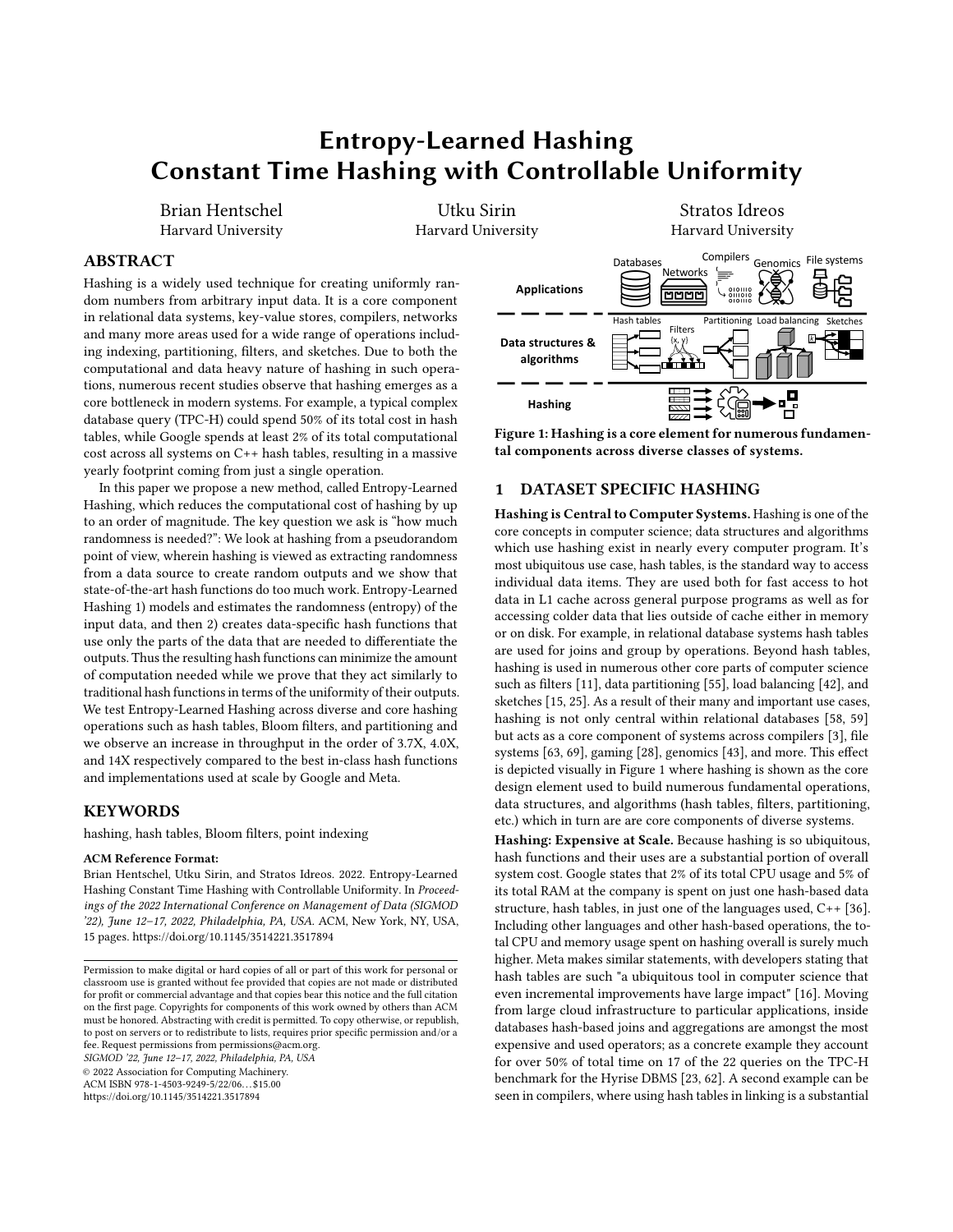SIGMOD '22, June 12–17, 2022, Philadelphia, PA, USA Hentschel, Sirin, and Idreos

#### **REFERENCES**

- <span id="page-13-20"></span>[1] [n.d.]. gcc libstdc++ hash. [https://github.com/gcc-mirror/gcc/blob/master/](https://github.com/gcc-mirror/gcc/blob/master/libstdc%2B%2B-v3/libsupc%2B%2B/hash_bytes.cc) [libstdc%2B%2B-v3/libsupc%2B%2B/hash\\_bytes.cc.](https://github.com/gcc-mirror/gcc/blob/master/libstdc%2B%2B-v3/libsupc%2B%2B/hash_bytes.cc) Accessed: 2021-05-23.
- <span id="page-13-42"></span>[2] 2015. Hacker News Posts. [https://www.kaggle.com/hacker-news/hacker-news](https://www.kaggle.com/hacker-news/hacker-news-posts)[posts.](https://www.kaggle.com/hacker-news/hacker-news-posts) Accessed: 2021-05-23.
- <span id="page-13-5"></span>[3] 2019. Linker Throughput Improvement in Visual Studio 2019. https://devblogs.microsoft.com/cppblog/linker-throughput-improvementin-visual-studio-2019/.
- <span id="page-13-30"></span>[4] Jayadev Acharya, Alon Orlitsky, Ananda Theertha Suresh, and Himanshu Tyagi. 2017. Estimating Renyi Entropy of Discrete Distributions. IEEE Transactions on Information Theory 63, 1 (2017), 38–56.<https://doi.org/10.1109/TIT.2016.2620435>
- <span id="page-13-36"></span>[5] Paulo Sérgio Almeida, Carlos Baquero, Nuno Preguiça, and David Hutchison. 2007. Scalable Bloom Filters. Inf. Process. Lett. 101, 6 (March 2007), 255–261.
- <span id="page-13-21"></span>[6] Austin Appleby. [n.d.]. murmurhash3. [https://github.com/aappleby/smhasher/](https://github.com/aappleby/smhasher/wiki/MurmurHash3) [wiki/MurmurHash3.](https://github.com/aappleby/smhasher/wiki/MurmurHash3) Accessed: 2021-05-23.
- <span id="page-13-16"></span>[7] Austin Appleby. [n.d.]. smhasher suite. [https://github.com/aappleby/smhasher.](https://github.com/aappleby/smhasher) Accessed: 2021-05-23.
- <span id="page-13-54"></span>[8] Jean-Philippe Aumasson and Daniel J. Bernstein. 2012. SipHash: A Fast Short-Input PRF. In Progress in Cryptology - INDOCRYPT 2012, Steven Galbraith and Mridul Nandi (Eds.). Springer Berlin Heidelberg, Berlin, Heidelberg, 489–508.
- <span id="page-13-29"></span>[9] Eric Balkanski, Sharon Qian, and Yaron Singer. 2021. Instance specific approximations for submodular maximization. In International Conference on Machine Learning. PMLR, 609–618.
- <span id="page-13-41"></span>[10] Cagri Balkesen, Gustavo Alonso, Jens Teubner, and M. Tamer Özsu. 2013. Multi-Core, Main-Memory Joins: Sort vs. Hash Revisited. Proc. VLDB Endow. 7, 1 (Sept. 2013), 85–96.<https://doi.org/10.14778/2732219.2732227>
- <span id="page-13-0"></span>[11] Burton H Bloom. 1970. Space/time trade-offs in hash coding with allowable errors. Commun. ACM 13, 7 (1970), 422–426.
- <span id="page-13-35"></span>[12] Colin R. Blyth. 1980. Expected Absolute Error of the Usual Estimator of the Binomial Parameter. The American Statistician 34, 3 (1980), 155–157. [http:](http://www.jstor.org/stable/2683873) [//www.jstor.org/stable/2683873](http://www.jstor.org/stable/2683873)
- <span id="page-13-44"></span>[13] Peter Boncz, Thomas Neumann, and Viktor Leis. 2020. FSST: Fast Random Access String Compression. 13, 12 (2020), 2649–2661.
- <span id="page-13-37"></span>[14] Andrei Broder, Michael Mitzenmacher, and Andrei Broder I Michael Mitzenmacher. 2002. Network Applications of Bloom Filters: A Survey. In Internet Mathematics. 636–646.
- <span id="page-13-3"></span>[15] Andrei Z. Broder. 1997. On the resemblance and containment of documents.. In SEQUENCES, Bruno Carpentieri, Alfredo De Santis, Ugo Vaccaro, and James A. Storer (Eds.). IEEE, 21–29. [http://dblp.uni-trier.de/db/conf/sequences/](http://dblp.uni-trier.de/db/conf/sequences/sequences1997.html#Broder97) [sequences1997.html#Broder97](http://dblp.uni-trier.de/db/conf/sequences/sequences1997.html#Broder97)
- <span id="page-13-9"></span>[16] Nathan Bronson and Xiao Shi. [n.d.]. Open-sourcing F14 for faster, more memoryefficient hash tables. [https://engineering.fb.com/2019/04/25/developer-tools/f14/.](https://engineering.fb.com/2019/04/25/developer-tools/f14/)
- <span id="page-13-13"></span>[17] J. Lawrence Carter and Mark N. Wegman. 1977. Universal Classes of Hash Functions (Extended Abstract). In Proceedings of the Ninth Annual ACM Symposium on Theory of Computing (Boulder, Colorado, USA) (STOC '77). Association for Computing Machinery, New York, NY, USA, 106–112.
- <span id="page-13-23"></span>[18] Kai-Min Chung, Michael Mitzenmacher, and Salil Vadhan. 2013. Why Simple Hash Functions Work: Exploiting the Entropy in a Data Stream. Theory of Computing 9, 30 (2013), 897–945.<https://doi.org/10.4086/toc.2013.v009a030>
- <span id="page-13-17"></span>[19] Yann Collet. [n.d.]. xxHash. [https://cyan4973.github.io/xxHash/.](https://cyan4973.github.io/xxHash/) Accessed: 2021-05-23.
- <span id="page-13-32"></span>[20] Thomas H. Cormen, Charles E. Leiserson, Ronald L. Rivest, and Clifford Stein. 2009. Introduction to Algorithms, Third Edition (3rd ed.). The MIT Press.
- <span id="page-13-11"></span>[21] Niv Dayan and Moshe Twitto. 2021. Chucky: A Succinct Cuckoo Filter for LSM-Tree. In Proceedings of the 2021 International Conference on Management of Data (Virtual Event, China) (SIGMOD/PODS '21). Association for Computing Machinery, New York, NY, USA, 365–378.<https://doi.org/10.1145/3448016.3457273>
- <span id="page-13-48"></span>[22] Martin Dietzfelbinger, Torben Hagerup, Jyrki Katajainen, and Martti Penttonen. 1997. A Reliable Randomized Algorithm for the Closest-Pair Problem. Journal of Algorithms 25, 1 (1997), 19–51.
- <span id="page-13-10"></span>[23] Markus Dreseler, Martin Boissier, Tilmann Rabl, and Matthias Uflacker. 2020. Quantifying TPC-H Choke Points and Their Optimizations. Proc. VLDB Endow. 13, 8 (April 2020), 1206–1220.<https://doi.org/10.14778/3389133.3389138>
- <span id="page-13-53"></span>[24] D. Eastlake and P. Jones. 2001. RFC3174: US Secure Hash Algorithm 1 (SHA1).
- <span id="page-13-4"></span>[25] P. Flajolet, Éric Fusy, Olivier Gandouet, and Frédéric Meunier. 2007. Hyper-LogLog: the analysis of a near-optimal cardinality estimation algorithm. Discrete Mathematics & Theoretical Computer Science (2007), 137–156.
- <span id="page-13-51"></span>[26] Michael L. Fredman, Michael L. Fredman, Michael L. Fredman, Michael L. Fredman, Janos Komlos, Janos Komlos, Janos Komlos, Janos Komlos, Endre Szemeredi, Endre Szemeredi, Endre Szemeredi, and Endre Szemeredi. 1982. Storing a sparse table with O(1) worst case access time. In 23rd Annual Symposium on Foundations of Computer Science (sfcs 1982). 165–169.<https://doi.org/10.1109/SFCS.1982.39>
- <span id="page-13-38"></span>[27] Google. [n.d.]. Abseil Common Libraries. https://github.com/abseil/abseil-cpp.
- <span id="page-13-6"></span>[28] Jason Gregory. 2009. Game engine architecture (1 ed.). Taylor & Francis Ltd.
- <span id="page-13-25"></span>[29] Brian Hentschel, Utku Sirin, and Stratos Idreos. [n.d.]. Entropy-Learned Hashing Technical Report. [https://bhentsch.github.io/](https://bhentsch.github.io/doc/EntropyLearnedHashingTechnicalReport.pdf) Learned Hashing Technical Report. https://bhentsch.github.io/<br>[doc/EntropyLearnedHashingTechnicalReport.pdf.](https://bhentsch.github.io/doc/EntropyLearnedHashingTechnicalReport.pdf) [https://github.](https://github.com/AnonymousSigmod2022/EntropyLearnedHashing/blob/master/TechnicalReport.pdf)

[com/AnonymousSigmod2022/EntropyLearnedHashing/blob/master/](https://github.com/AnonymousSigmod2022/EntropyLearnedHashing/blob/master/TechnicalReport.pdf) [TechnicalReport.pdf](https://github.com/AnonymousSigmod2022/EntropyLearnedHashing/blob/master/TechnicalReport.pdf)

- <span id="page-13-45"></span>[30] Intel. 2021. Intel VTune Amplifier XE Performance Profiler. http://software.intel.com/en-us/articles/intel-vtune-amplifier-xe/.
- <span id="page-13-40"></span>[31] Adam Kirsch and Michael Mitzenmacher. 2006. Less hashing, same performance: building a better bloom filter. In European Symposium on Algorithms. Springer, 456–467.
- <span id="page-13-33"></span>[32] Donald E. Knuth. 1998. The Art of Computer Programming, Volume 3: (2nd Ed.) Sorting and Searching. Addison Wesley Longman Publishing Co., Inc., USA.
- <span id="page-13-27"></span>[33] Chun-Wa Ko, Jon Lee, and Maurice Queyranne. 1995. An exact algorithm for maximum entropy sampling. Operations Research 43, 4 (1995), 684–691.
- <span id="page-13-47"></span>[34] Onur Kocberber, Babak Falsafi, and Boris Grot. 2015. Asynchronous Memory Access Chaining. Proc. VLDB Endow. 9, 4 (2015), 252–263.
- <span id="page-13-52"></span>[35] Tim Kraska, Alex Beutel, Ed H Chi, Jeffrey Dean, and Neoklis Polyzotis. 2018. The case for learned index structures. In Proceedings of the 2018 International Conference on Management of Data. ACM, 489–504.
- <span id="page-13-8"></span>[36] Matt Kulukundis. [n.d.]. Designing a Fast, Efficient, Cache-friendly Hash Table, Step by Step. [https://www.youtube.com/watch?v=ncHmEUmJZf4.](https://www.youtube.com/watch?v=ncHmEUmJZf4)
- <span id="page-13-39"></span>[37] Harald Lang, Thomas Neumann, Alfons Kemper, and Peter Boncz. 2019. Performance-optimal filtering: Bloom overtakes cuckoo at high throughput. Proceedings of the VLDB Endowment 12, 5 (2019), 502–515.
- <span id="page-13-49"></span>[38] Daniel Lemire and Owen Kaser. 2016. Faster 64-bit universal hashing using carryless multiplications. Journal of Cryptographic Engineering 6, 3 (2016), 171–185. [39] Linux. 2021. Perf Wiki. https://perf.wiki.kernel.org/.
- <span id="page-13-46"></span><span id="page-13-12"></span>[40] Zaoxing Liu, Ran Ben-Basat, Gil Einziger, Yaron Kassner, Vladimir Braverman, Roy Friedman, and Vyas Sekar. 2019. Nitrosketch: Robust and General Sketch-Based Monitoring in Software Switches. In Proceedings of the ACM Special Interest Group on Data Communication (Beijing, China) (SIGCOMM '19). Association for Computing Machinery, New York, NY, USA, 334–350. [https://doi.org/10.1145/](https://doi.org/10.1145/3341302.3342076) [3341302.3342076](https://doi.org/10.1145/3341302.3342076)
- <span id="page-13-24"></span>[41] Michael Mitzenmacher and Salil Vadhan. 2008. Why simple hash functions work: Exploiting the entropy in a data stream. Proceedings of the Annual ACM-SIAM Symposium on Discrete Algorithms, 746–755.
- <span id="page-13-2"></span>[42] Michael David Mitzenmacher and Alistair Sinclair. 1996. The Power of Two Choices in Randomized Load Balancing. Ph.D. Dissertation. AAI9723118.
- <span id="page-13-7"></span>[43] Hamid Mohamadi, Justin Chu, Benjamin P. Vandervalk, and Inanc Birol. 2016. ntHash: recursive nucleotide hashing. Bioin-formatics 32, 22 (07 2016), 3492–3494. [https://doi.org/10.1093/](https://doi.org/10.1093/bioinformatics/btw397) [bioinformatics/btw397](https://doi.org/10.1093/bioinformatics/btw397) arXiv[:https://academic.oup.com/bioinformatics/article](https://arxiv.org/abs/https://academic.oup.com/bioinformatics/article-pdf/32/22/3492/19397493/btw397_Sup.pdf)[pdf/32/22/3492/19397493/btw397\\_Sup.pdf](https://arxiv.org/abs/https://academic.oup.com/bioinformatics/article-pdf/32/22/3492/19397493/btw397_Sup.pdf)
- <span id="page-13-28"></span>[44] George L Nemhauser, Laurence A Wolsey, and Marshall L Fisher. 1978. An analysis of approximations for maximizing submodular set functions—I. Mathematical programming 14, 1 (1978), 265–294.
- <span id="page-13-43"></span>[45] Hyeonwoo Noh, Andre Araujo, Jack Sim, and Bohyung Han. 2016. Large-Scale Image Retrieval with Attentive Deep Local Features. International Conference on Computer Vision (ICCV) (2016).<http://arxiv.org/abs/1612.06321>
- <span id="page-13-31"></span>[46] Maciej Obremski and Maciej Skorski. 2017. Renyi Entropy Estimation Revisited. In Approximation, Randomization, and Combinatorial Optimization. Algorithms and Techniques, APPROX/RANDOM 2017, August 16-18, 2017, Berkeley, CA, USA (LIPIcs, Vol. 81), Klaus Jansen, José D. P. Rolim, David Williamson, and Santosh S. Vempala (Eds.). Schloss Dagstuhl - Leibniz-Zentrum für Informatik, 20:1–20:15.
- <span id="page-13-26"></span>[47] Patrick E. O'Neil, Edward Cheng, Dieter Gawlick, and Elizabeth J. O'Neil. 1996. The Log-Structured Merge-Tree (LSM-Tree). Acta Inf. 33, 4 (1996), 351–385. <http://dblp.uni-trier.de/db/journals/acta/acta33.html#ONeilCGO96>
- <span id="page-13-14"></span>[48] Anna Pagh, Rasmus Pagh, and Milan Ružić. 2011. Linear Probing with 5-Wise Independence. SIAM Rev. 53, 3 (Aug. 2011), 547–558. [https://doi.org/10.1137/](https://doi.org/10.1137/110827831) [110827831](https://doi.org/10.1137/110827831)
- <span id="page-13-22"></span>[49] Rasmus Pagh and Flemming Friche Rodler. 2004. Cuckoo Hashing. J. Algorithms 51, 2 (May 2004), 122–144.<https://doi.org/10.1016/j.jalgor.2003.12.002>
- <span id="page-13-15"></span>[50] Mihai Pǎtraşcu and Mikkel Thorup. 2010. On the k-Independence Required by Linear Probing and Minwise Independence. In Automata, Languages and Programming. Springer Berlin Heidelberg, Berlin, Heidelberg, 715–726.
- <span id="page-13-50"></span>[51] Mihai Patrascu and Mikkel Thorup. 2011. The Power of Simple Tabulation Hashing. In Proceedings of the Forty-Third Annual ACM Symposium on Theory of Computing (San Jose, California, USA) (STOC '11). Association for Computing Machinery, New York, NY, USA, 1–10.<https://doi.org/10.1145/1993636.1993638>
- <span id="page-13-34"></span>[52] W. W. Peterson. 1957. Addressing for Random-Access Storage. IBM Journal of Research and Development 1, 2 (1957), 130–146.<https://doi.org/10.1147/rd.12.0130>
- <span id="page-13-18"></span>[53] Geoff Pike and Jyrki https://github.com/google/cityhash.
- <span id="page-13-19"></span>[54] Geoff Pike and Jyrki Alakuijala. 2014. FarmHash. https://github.com/google/farmhash.
- <span id="page-13-1"></span>[55] Orestis Polychroniou and Kenneth A. Ross. 2014. A Comprehensive Study of Main-Memory Partitioning and Its Application to Large-Scale Comparison- and Radix-Sort. In Proceedings of the 2014 ACM SIGMOD International Conference on Management of Data (Snowbird, Utah, USA) (SIGMOD '14). Association for Computing Machinery, New York, NY, USA, 755–766. [https://doi.org/10.1145/](https://doi.org/10.1145/2588555.2610522) [2588555.2610522](https://doi.org/10.1145/2588555.2610522)